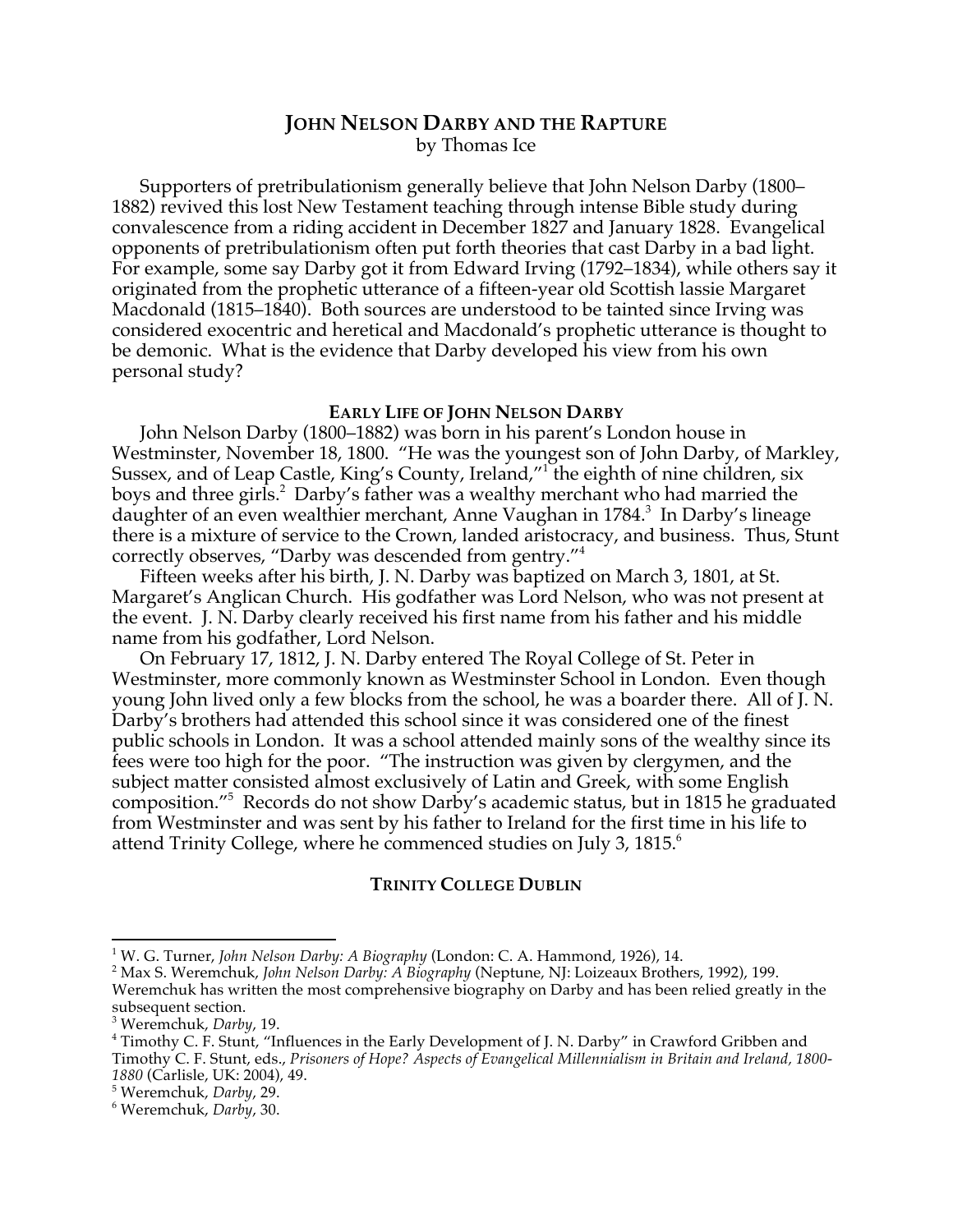Trinity College Dublin was an Anglican college founded in 1592 as a divinity school. Trinity was the leading academic institution in Ireland and on par with England's premier universities, Oxford and Cambridge.<sup>7</sup> Darby took many classes in science and classics and graduated on July 10, 1819 as a gold medal winner in classics. $8$  At that time, such an award at Trinity meant that a student was the top student in his class in that academic field.

Darby did not take courses in theology, but was required to study Bible. In 1808, "Richard Graves (1763–1829) moved the college to include instruction in Bible for all students as part of the academic education." Bible lectures were held on Saturdays, often given by Graves.<sup>9</sup> Further, Graves was a popular tutor in classics and Darby studied under his oversight. Elmore argues that Graves likely influenced Darby in the realm of interpretation as a futuristic postmillennialist, who "expected a future literal kingdom of Christ universally extended over the earth."10 Darby also adopted Graves philo-Semitic view of the Jews, their future conversion and reestablishment in their homeland.<sup>11</sup> However, Darby did not adopt Graves' Arminianism, even though Darby may have been a postmillennialist while in college. Elmore observes: "The atmosphere of millennial expectancy in which he was trained certainly had its effect on his eschatology. The postmillennialism of Graves dealt very literally with unfulfilled prophecy, and spawned an attitude of anticipation for an imminent change in dispensation."12 The influence of Graves upon Darby was significant and inculcated in him ideas and subject that would later become central is Darby's thought and writings. Nebeker notes: "A key element of Graves's eschatology was the literal interpretation of prophetic Scripture."13

"Graduates of Trinity College, Dublin," notes Ernest Sandeen, "were among the earliest and most able defenders of futurism."<sup>14</sup> This appears to be the case because of a more literal hermeneutic taught by the faculty of the college. The more literal one's interpretation of Scripture, the more likely they would be to arrive at futurist conclusions in the area of biblical prophecy. "The theological grist for Darby's later synthesis was certainly present at Trinity College in his student days."<sup>15</sup>

# **DARBY'S CONVERSION AND CALL INTO MINISTRY**

Upon graduation from Trinity College, Darby began the study of law and was admitted to Lincoln's Inn, Dublin, on November 9, 1819.<sup>16</sup> Upon completion of the eight terms in preparation for a legal career, Darby, a newly-minted barrister "was called to the Irish bar on January 21, 1822."<sup>17</sup> It was sometime during his law studies that Darby

 <sup>7</sup> Floyd Sanders Elmore, "A Critical Examination of the Doctrine of the Two Peoples of God in John

Nelson Darby," (ThD diss., Dallas Theological Seminary, 1990), 52–4.<br><sup>8</sup> Elmore provides a copy of Darby's academic record broken down by semester in Appendix A, "Two Peoples of God," 318.

 $\rm{^{9}}$  Elmore, "Two Peoples of God," 53.<br><sup>10</sup> Elmore, "Two Peoples of God," 66.

<sup>&</sup>lt;sup>11</sup> Elmore, "Two Peoples of God," 57–8.<br><sup>12</sup> Elmore, "Two Peoples of God," 74–5.<br><sup>13</sup> Gary L. Nebeker, "John Nelson Darby and Trinity College, Dublin: A Study in Eschatological Contrasts," *Fides et Historia* (vol. 34, no. 2; Summer 2002), 96.<br><sup>14</sup> Ernest R. Sandeen, *The Roots of Fundamentalism: British and American Millenarianism, 1800–1930* (Grand

Rapids: Baker Book House, 1978), 38.

<sup>&</sup>lt;sup>15</sup> Élmore, "Two Peoples of God," 73.<br><sup>16</sup> Weremchuk, *Darby,* 32.<br><sup>17</sup> Weremchuk, *Darby,* 32.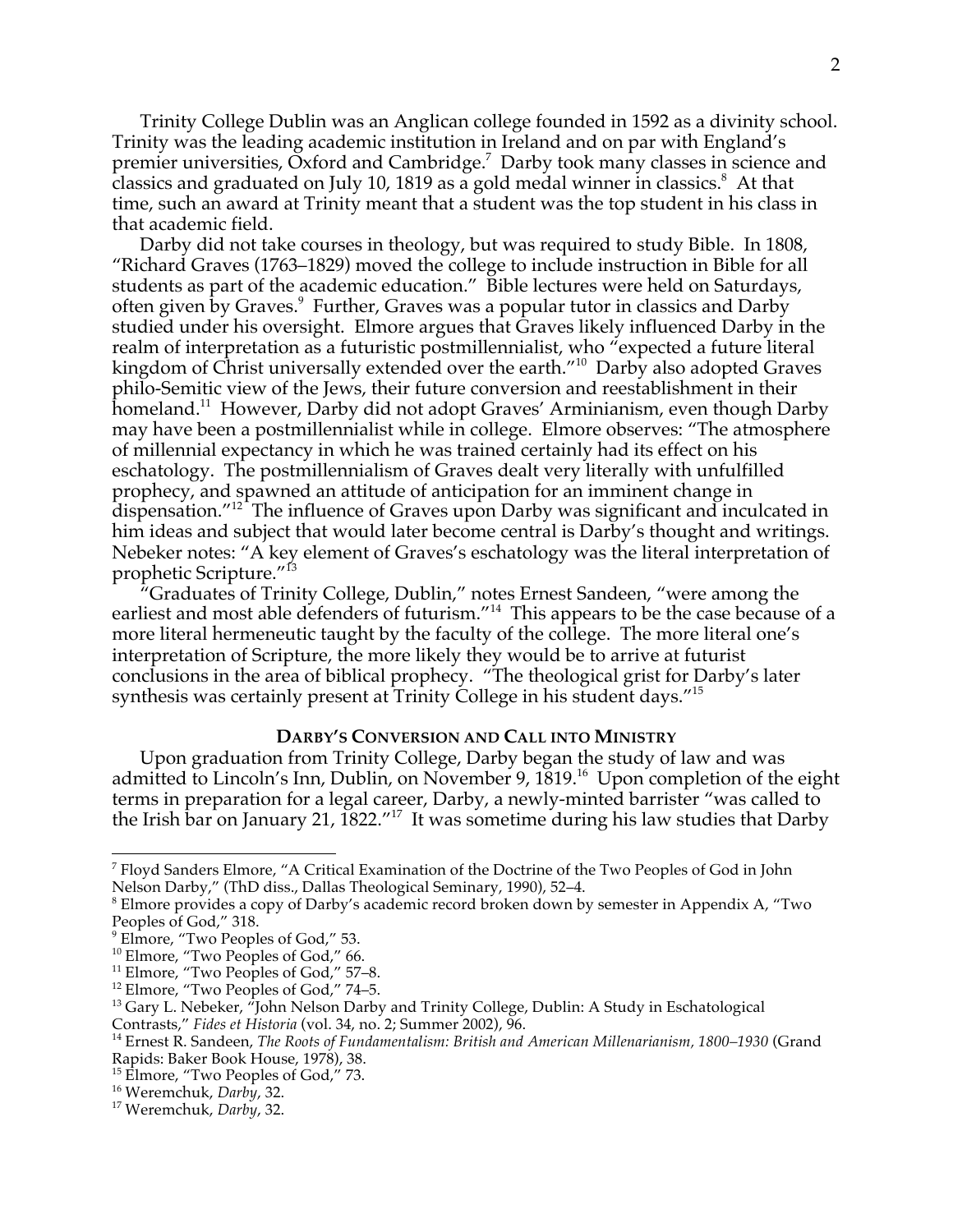experienced personal conversion to Christ, around 1820 or 1821. Darby said, "I loved Christ, I have no doubt, sincerely and growingly since June or July 1820, or 21, I forgot which."<sup>18</sup>

Becoming a believer in Christ as his Saviour about age twenty, having finished college and well into law studies, would certainly have been the result of significant intellectual contemplation, as well as spiritual influences. Stunt sees Darby's conversion as a possible result of the "unconscious rejection" of his family's Enlightenment bent. "The attraction of the 'vital' and spiritual Christianity he had encountered at Trinity outweighed the self-confident and manifestly 'human' good works of his family."<sup>19</sup> Shortly after his conversion, while training for the law, Darby sensed a call to the ministry.

On January 21, 1822 Darby was called to the Irish bar. There is however no indication that he ever practiced law. Stunt argues that Darby likely engaged in a great deal of theological reading before his ordinations, which would have prepared and qualified him for a rapid ordination within the established church.<sup>20</sup> The career shift greatly displeased his father, who disinherited him at that point. However, Darby was given a considerable fortune by his uncle, $21$  as well as some financial resources upon his father's death in  $1834.<sup>22</sup>$ 

### **DARBY'S EARLY PARISH AND PASTORAL MINISTRY**

Darby's career in the Church of Ireland began on August 7, 1825 when Bishop William Bissett ordained him as an Anglican deacon in Raphoe Cathedral. The Archbishop of Dublin, William Magee (1766–1831) ordained Darby as a priest on February 19, 1826 and appointed him curate over a large rural parish of Calary in County Wicklow, "one of the most impoverished regions in the Dublin diocese."<sup>23</sup> Of this assignment, Darby said, "As soon as I was ordained, I went amongst the poor Irish mountaineers, in a wild and uncultivated district, where I remained two years and three months, working as best I could."<sup>24</sup>

Darby was looked upon with great reverence, not unlike that of a saint, by many of the Catholic poor. Archbishop Magee was working hard to generate an "Irish Reformation" to the greater Dublin area and Darby was seen as a key component in achieving this goal.

During Darby's ministry in 1826–27, it is estimated that about 600 to 800 people a week "were converting to Protestantism through the vigorous efforts of the evangelical clergy."25 However, the conversion rate would soon drop to almost zero, as a result of Archbishop Magee's issuance of a petition by "imposing the oaths of allegiance [to the British Crown] and supremacy [acknowledging the King as the Supreme Head of the

 <sup>18</sup> "Darby's Marginal Notes, Next to 2 Timothy 3 in His Greek New Testament" in Weremchuk, *Darby*, Appendix C, 204.<br><sup>19</sup> Stunt, "Influences," 52.

<sup>&</sup>lt;sup>20</sup> Stunt, "Influences," 52.<br><sup>21</sup> Paul Richard Wilkinson, *For Zion's Sake: Christian Zionism and the Role of John Nelson Darby* (Milton Keynes, England: Paternoster, 2007), 68.<br><sup>22</sup> Weremchuk, *Darby*, 38.

<sup>&</sup>lt;sup>23</sup> Wilkinson, For Zion's Sake, 68.<br><sup>24</sup> J. N. Darby, Letters of J. N. Darby (Oak Park, IL: Bible Truth Publishers, 1971), III, 297.<br><sup>25</sup> Weremchuk, *Darby*, 45. Stunt notes that this conversion rate was documented in the the *Christian Examiner* from November 1826 to August 1827 in Timothy C. F. Stunt, *From Awakening to Secession: Radical Evangelicals in Switzerland and Britain 1815–35* (Edinburgh: T & T Clark, 2000), 167.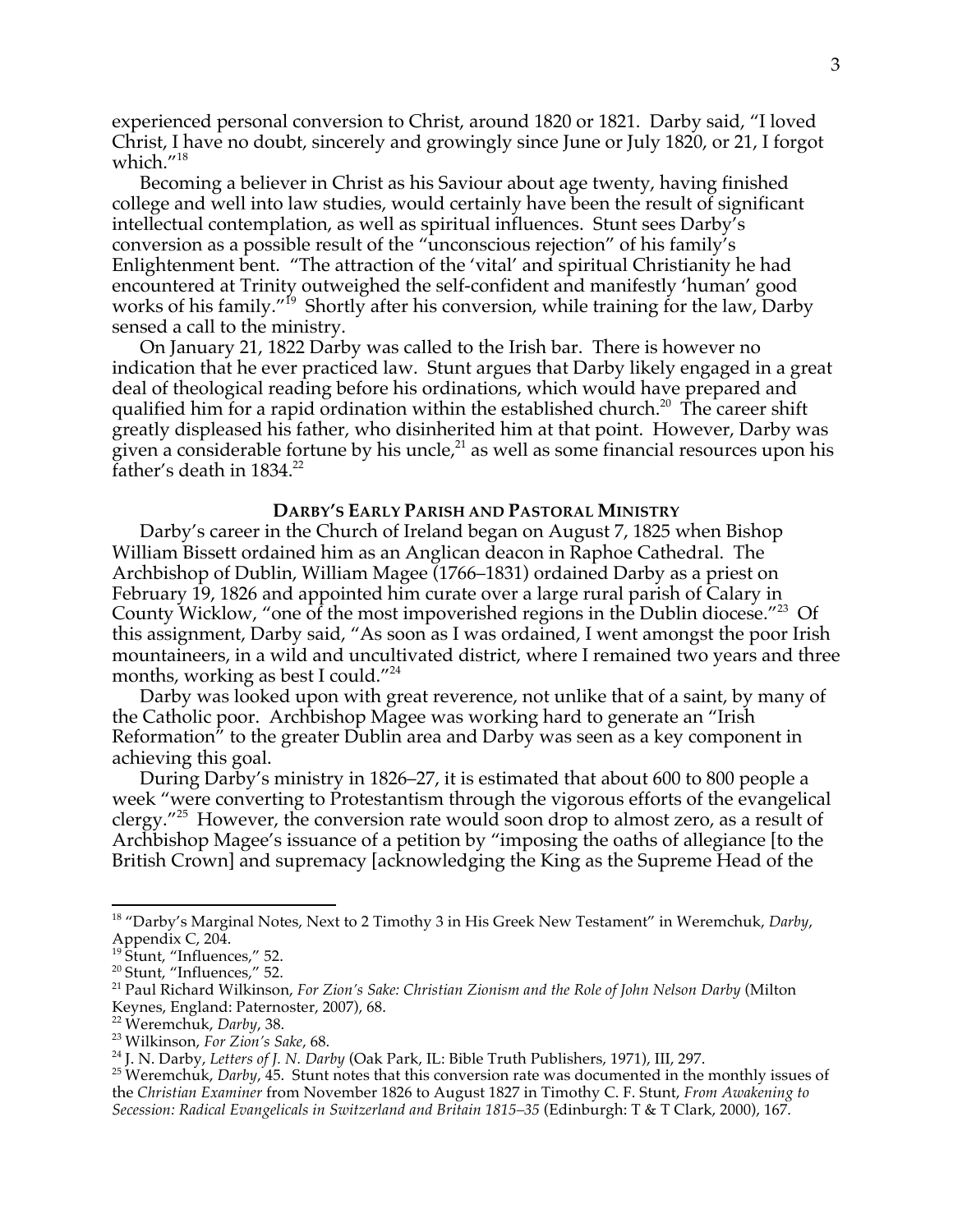Church] on all converts from Romanism within his diocese."26 This act by Magee retarded the evangelistic momentum and deeply discouraged Darby. It seemed to reinforce all of the negative aspects of the state church that Darby had already developed, and now they were driven home hard by the archbishop's actions.

Darby had been on a search both doctrinally and experientially for the true church, that he believed was not to be found in either Roman Catholicism or in the Church of Ireland. He believed neither could be the true church because their head was not Christ, but, either the state or the Bishop of Rome who, he saw as beholden to the state. "Recalling Jesus' words to Pilate, 'My kingdom is not of this world' (John 18:36), Darby was convinced that Magee's actions compromised the divine calling of the church in a manner not dissimilar to those of Henry VIII, when he asserted civil authority over Rome," observes Paul Wilkinson. "Since spiritual supremacy belonged to Christ, whose dominion was of a *heavenly* rather than earthly nature, Darby argued that Christ's ministers should not concern themselves with civil affairs." $2^{\frac{1}{2}}$  This view of noninvolvement in political affairs became a strong social and civil position of Darby's followers and the Brethren movement.

Grayson Carter notes that two events throughout 1826 and early 1827 led to the "rapid development of Darby's anti-Erastianism" shortly after his ordination.<sup>28</sup> The first was Archbishop Magee's staunch words and deeds in defense of a state church under the jurisdiction of the state, including a "petition to the House of Commons for protection against the 'hostility and calumny with which they and their religion have been, for a length of time, systematically assailed."<sup>29</sup> The second event was Darby's response and strong objection to "Magee's decision in 1826, to require all new converts from Roman Catholicism to take the oaths of allegiance and supremacy to the English sovereign."30

#### **A PROVIDENTIAL ACCIDENT**

At this time, Darby was experiencing a disappointment from a failed spiritual and physical austerity phase in his life, the reality of an Erastian<sup>31</sup> church that he believed was in ruins and differed little from the unbelieving world, and his search for an assurance of salvation in his conscience. "Darby's Christian understanding and experience were about to change radically,"<sup>32</sup> notes Brethren historian Tim Grass. As one who began his ministry as a high churchman, Darby was on the verge of becoming an evangelical dissenter when he experienced a riding accident. Darby describes it as follows:

<sup>&</sup>lt;sup>26</sup> Stunt, *From Awakening to Secession,* 169.<br><sup>27</sup> Wilkinson, *For Zion's Sake,* 75.<br><sup>28</sup> Grayson Carter, *Anglican Evangelicals: Protestant Secessions From The Via Media, c. 1800–1850 (Oxford:* Oxford University Press, 2001), 211.<br><sup>29</sup> Carter, *Anglican Evangelicals*, 211.

<sup>&</sup>lt;sup>30</sup> Carter, *Anglican Evangelicals*, 212. On Magee and his alienation of clergy within the Church of Ireland due to his views and policies, see, Peter Nockles, "Church or Protestant Sect? The Church of Ireland, High Churchmanship, and the Oxford Movement, 1822-1869" *The Historical Journal* (vol. 41, no. 2; June 1998): 457–93. For information on the Church of Ireland in Darby's era, see, Alan Acheson, *A History of* 

<sup>&</sup>lt;sup>31</sup> Erastian refers to a proponent of the views of the Swiss theologian Thomas Erastus (1524-1583), who argued that the sins of Christians should be punished by the state and not the Church in the withholding of the sacraments.

<sup>32</sup> Tim Grass, *Gathering to his Name: The Story of Open Brethren in Britain & Ireland* (Milton Keynes, England: Paternoster, 2006), 17.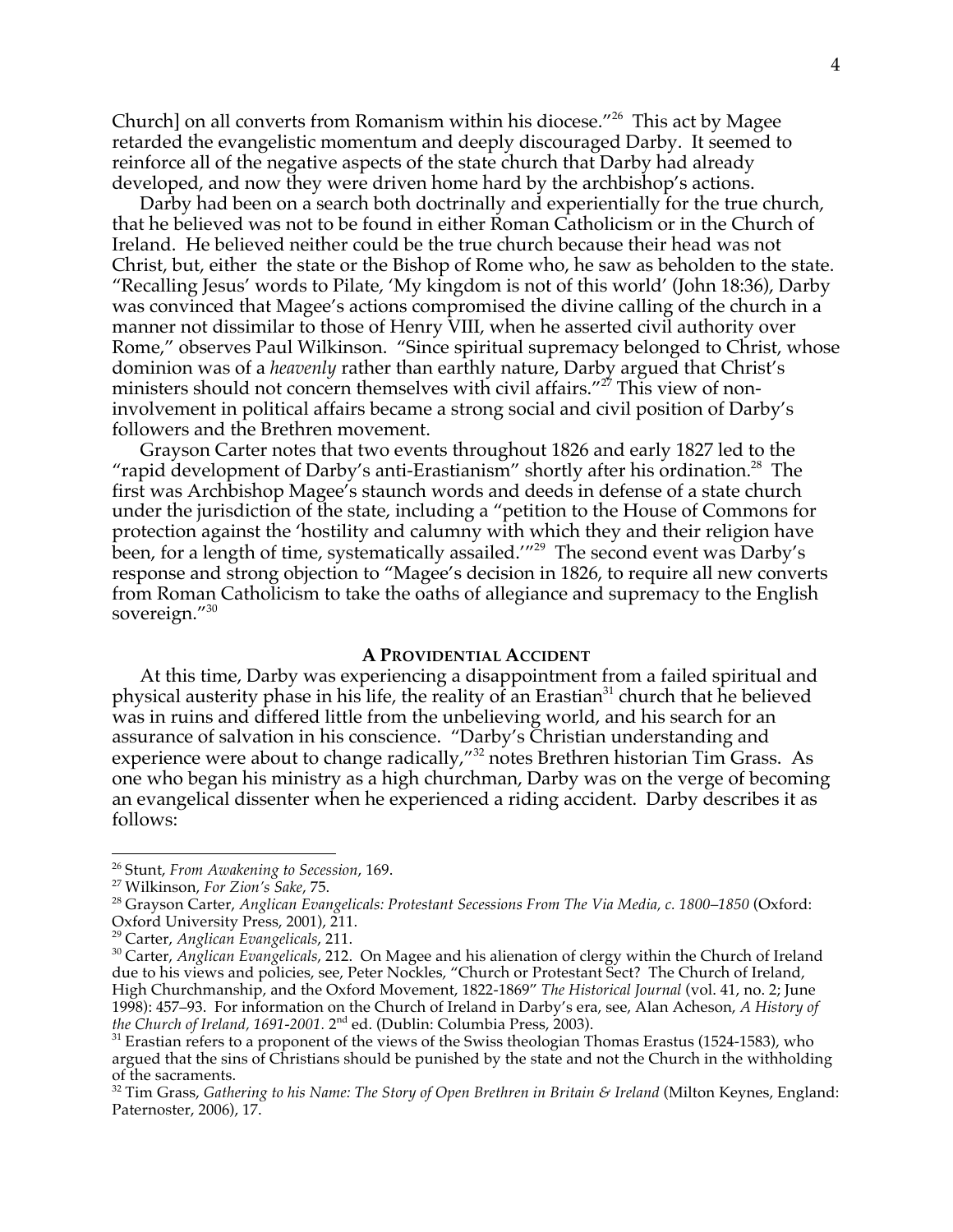As soon as I was ordained, I went amongst the poor Irish mountaineers, in a wild and uncultivated district, where I remained two years and three months, working as best I could. I felt, however, that the style of work was not in agreement with what I read in the Bible concerning the church and Christianity; nor did it correspond with the effects of the action of the Spirit of God. These considerations pressed upon me from a scriptural and practical point of view; while seeking assiduously to fulfil the duties of the ministry confided to me, working day and night amongst the people, who were almost as wild as the mountains they inhabited. An accident happened which laid me aside for a time; my horse was frightened and had thrown me against a  $door-post.<sup>33</sup>$ 

This period of Darby's life is known among Darby scholars as "The Convalescence" during which he experienced "The Deliverance."<sup>34</sup> After the accident, Darby was taken to the home of Susannah Pennefather (1785–1862), his older sister, in Dublin in order to recover. Darby's convalescence was a time when "the questions in his mind began to resolve themselves."35 He wrote: "I was troubled in the same way when a clergyman, but never had the smallest shadow of it since." He declared: "I judge it as Satan: but going from cabin to cabin to speak of Christ, and with souls, these thoughts sprang up, and if I sought to quote a text to myself it seemed a shadow and not real. I ought never to have been there, but do not think that this was the cause, but simply that I was not set free according to Romans viii. As I have said, I have never had it at all since."<sup>36</sup>

The three or more months Darby spent recuperating from his accident were undoubtedly the most formative period in his life and remarked upon it. In one account he states:

I am daily more struck with the connection of the great principles on which my mind was exercised by and with God, when I found salvation and peace, and the questions agitated and agitating the world at the present day: the absolute, divine authority and certainty of the Word, as a divine link between us and God, if everything (church and world) went; personal assurance of salvation in a new condition by being in Christ; the church as

<sup>&</sup>lt;sup>33</sup> Darby*, Letters, III, 297–8*.<br><sup>34</sup> R. A. Huebner argues that Darby's convalescence took place December 1826–January 1827, while Timothy Stunt claims it was December 1827–January 1828. Huebner cites a date on a letter between the Bellett brothers as his dating source. Huebner, *John Nelson Darby: Precious Truths Revived and Defended, Volume One, Revival of Truth 1826–1845*, 2nd ed., augmented (Jackson, NJ: Present Truth Publishers, 2004), 8–9. However, Stunt's position appears more feasible because of the letter from Darby's friend John Bellett to his brother George at the end of January 1828 in which John said, "I hope on Friday to see John Darby. You will be grieved to hear that he has been laid up for nearly two months from a hurt in his knee. His poor people in Calary miss him sadly." *Recollections of the late J. G. Bellett*, (1895), 27. Stunt says, "The letter was apparently received when George was at Bandon. It is dated 31 Jan. 1827, but Bellett had probably written the previous year's date, as one does, at the end of January. The year must be 1828 for several reasons. First, George moved to Bandon in 1827 and probably after 31 January (D. Bellett), Memoir of G. Bellett, 64). Secondly, the evidence for Darby's 1827–8 convalescence is overwhelming. His references to 'two years and three months' after his ordination (*Letters*, iii: 297) and '1827–8' (*Letters*, i: 185) are explicit. Lastly, F. W. Newman saw him on crutches in late 1827 (see below, ch. 8. p. 206)."<br>Stunt, From Awakening to Secession, 169.

<sup>&</sup>lt;sup>35</sup> Stunt, *From Awakening to Secession*, 171.<br><sup>36</sup> Darby, *Letters*, III, 453–4.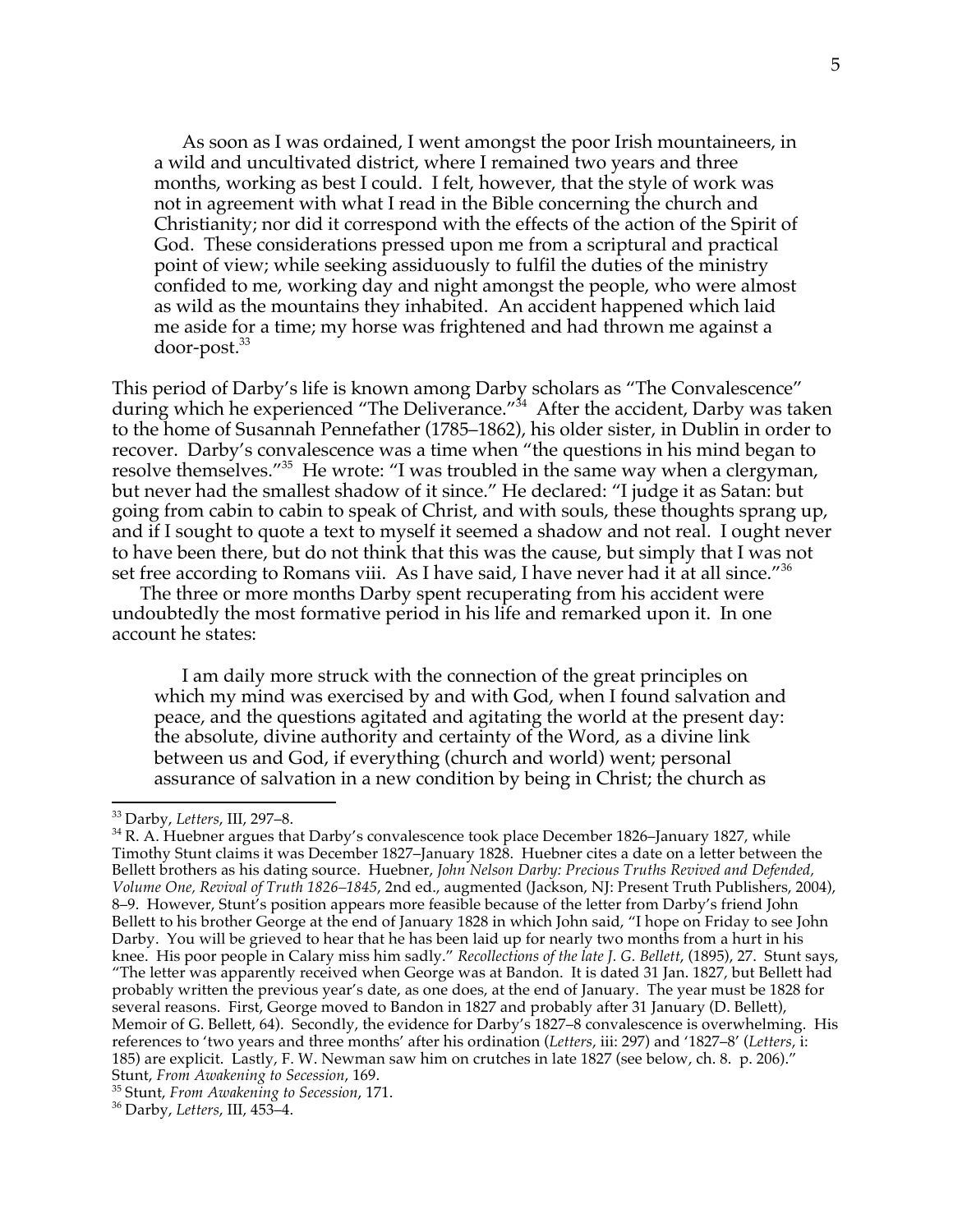His body; Christ coming to receive us to Himself; and collaterally with that, the setting up of a new earthly dispensation, from Isaiah xxxii. (more particularly the end); all this was when laid aside at E. P.'s in 1827; the house character of the assembly on earth (not the fact of the presence of the Spirit) was subsequently. It was a vague fact which received form in my mind long after, that there must be a wholly new order of things, if God was to have His way, and the craving of the heart after it I had felt long before; but the church and redemption I did not know till the time I have spoken of; but eight years before, universal sorrow and sin pressed upon my spirit. I did not think to say so much of myself; but it is all well. The truth remains the truth, and it *is*  on that we have to go; but the Lord's dealings with the soul, connected with the use of truth, have to be noted. $37$ 

Further identification of the date and what Darby believed happened to him spiritually during that time is seen in another statement by Darby in a letter in which he wrote, "I believe at my deliverance from bondage in 1827–8, God opened up certain truths needed for the church."<sup>38</sup> What did Darby claim he realized during his convalescence during December 1827 and January 1828? He enumerates five things.

First, Darby says that he realized "the absolute, divine authority and certainty of the Word, as a divine link between us and God,"<sup>39</sup> which caused "the scriptures to gain complete ascendancy over me."40 Darby confirms an evangelical view of the inspiration and authority of Scripture.

Second, he states: "I came to understand that I was united to Christ in heaven, and that consequently, my place before God was represented by His own."<sup>41</sup> Again he wrote, "personal assurance of salvation in a new condition by being in Christ; the church as His body."42

Third, Darby understood more fully his present standing with Christ in heaven. Such a heavenly standing becomes the basis for much of Darby's theology that sees the believer already positioned with Christ in heaven. "I was in Christ, accepted in the Beloved, and sitting in heavenly places in Him. This led me directly to the apprehension of what the true church of God was, those that were united to Christ in heaven."<sup>43</sup>

Fourth, he says that he realized that he should daily expect the Lord's return. "At the same time, I saw that the Christian, having his place in Christ in heaven, *has nothing to wait for save the coming of the Saviour*, in order to be set, in fact, in the glory which is already his portion 'in Christ.'"<sup>44</sup> Further he says, "I saw in that word the coming of Christ to take the church to Himself in glory."45 Darby speaks of "being in Christ; the church as His body; *Christ coming to receive us to Himself*; . . . all this was when laid aside at E. P.'s in 1827."46 Again Darby says of his convalescence discovery: "The coming of

<sup>&</sup>lt;sup>37</sup> Darby, *Letters*, I, 344–5.<br><sup>38</sup> Darby, *Letters*, I, 185.<br><sup>39</sup> Darby, *Letters*, I, 344.<br><sup>40</sup> Darby, *Letters*, III, 298.<br><sup>41</sup> Darby, *Letters*, II, 344.<br><sup>43</sup> Darby, *Letters*, I, 515.<br><sup>44</sup> (Italics added) Darby, *L*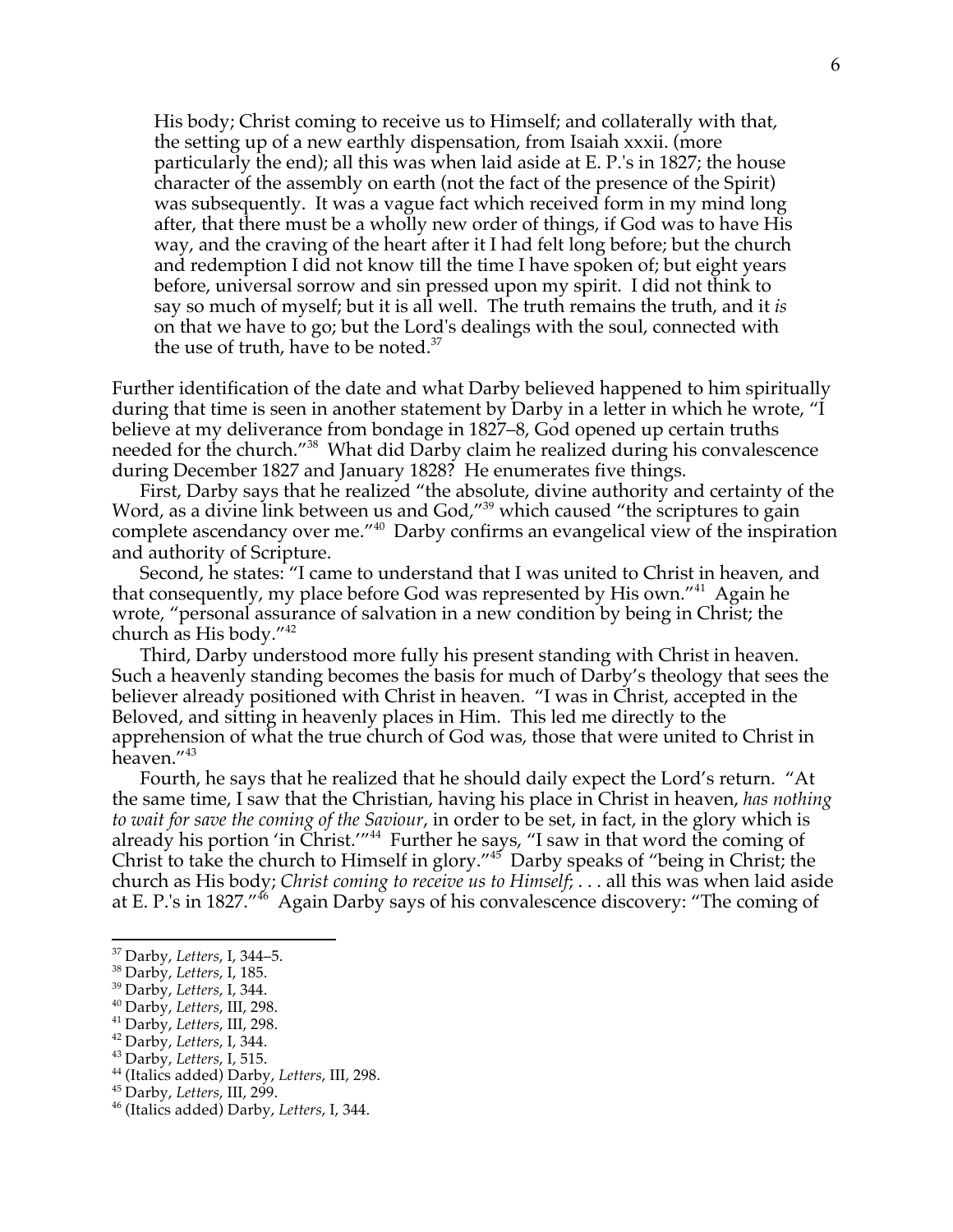the Lord was the other truth which was brought to my mind from the word, as that which, if sitting in heavenly places *in* Christ, was alone to be waited for, that I might sit in heavenly places *with* Him.<sup>"47</sup> Such a cluster of beliefs that were formulated at this time provides the rationale for a pretribulational rapture. Darby had seen the importance of an imminent return of Christ for His bride.

Fifth, Darby saw a change in dispensation. This could mean that it was at this time that shifted in his eschatology from postmillennialism to premillennialism. "Christ coming to receive us to Himself; and collaterally with that, the setting up of a new earthly dispensation, from Isaiah xxxii. (more particularly the end); all this was when laid aside at E. P.'s in 1827."<sup>48</sup> He writes of his studies in Isaiah: "Isaiah xxxii. brought me to the earthly consequences of the same truth, though other passages might seem perhaps more striking to me now; but I saw an evident change of dispensation in that chapter, when the Spirit would be poured out on the Jewish nation, and a king reign in righteousness."49 Isaiah was a very influential part of his studies and change of views during this time. He notes:

In my retreat, the 32nd chapter of Isaiah taught me clearly, on God's behalf, that there was still an economy to come, of His ordering; a state of things in no way established as yet. The consciousness of my union with Christ had given me the present heavenly portion of the glory, whereas this chapter clearly sets forth the corresponding earthly part. I was not able to put these things in their respective places or arrange them in order, as I can now; but the truths themselves were then revealed of God, through the action of His Spirit, by reading His word. $50<sup>50</sup>$ 

Darby summarized his views that he discovered during his convalescence retreat in Dublin in an issue of *The Bible Treasury* writing:

Isaiah xxxii. it was that taught me about the new dispensation. I saw there would be a David reign, and did not know whether the church might not be removed before forty years' time. At that time I was ill with my knee. It gave me peace to see what the church was. I saw that I, poor, wretched, and sinful J. N. D., knowing too much yet not enough about myself, was left behind, and let go, but I was united to Christ in heaven. Then what was I waiting for? J. G. B. came up and said they were teaching some new thing in England. "I have it!" I said.<sup>51</sup>

Francis Newman, who served as a tutor for the Pennefather children for fifteen months during 1827 and 1828, confirms the timing of Darby's textual and doctrinal discoveries. As a tutor in the household daily, he would have been at the Pennefather residence during Darby's convalescence. 52 Newman speaks of Darby's influence upon

<sup>&</sup>lt;sup>47</sup> Darby, *Letters,* I, 516.<br><sup>48</sup> Darby, *Letters,* I, 344.<br><sup>49</sup> Darby, *Letters,* I, 516.<br><sup>50</sup> Darby, *Letters,* III, 298–9.<br><sup>51</sup> J. N. Darby, "Thoughts on Revelation XIV., XV., XVI," *The Bible Treasury* (vol. 12, no. 352.

 $52$  "... in 1827 I went to Ireland ... In the Autumn of 1828 I returned to Oxford..." F. W. Newman,

*Contributions Chiefly to the Early History of the Late Cardinal Newman*, pp. 21 and 24. "In Dublin (1827–8) . .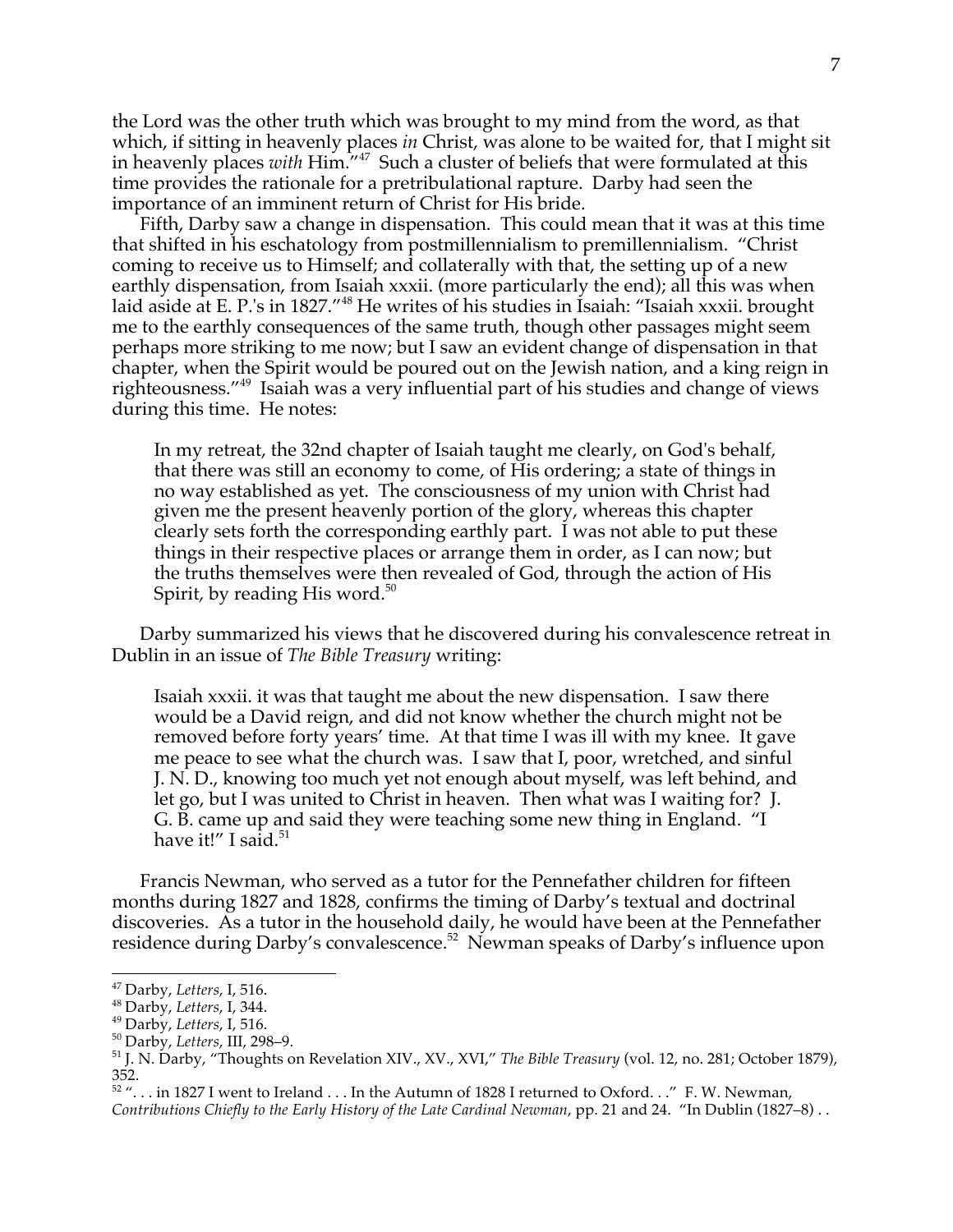him while at the Pennefathers, during Darby's three-month convalescence. "Darby's realization in 1827–28 that earthly Jewish promises should not be appropriated by the Christian church is circumstantially corroborated in Frank Newman's letter to B. W. Newton (17 April 1828)," notes Stunt, "written after Darby's deliverance experience, where he makes a similar distinction between the promises made to Israel and those made to the Church."53

It is helpful to have a witness by another party that basically supports the information provided by Darby during such a formative moment in his life. Such a testimony supports Darby's overall credibility in addition to bolstering these specific claims.

Benjamin Wills Newton (1807–99), writes of his Oxford tutor and friend Frank Newman, "While I was at Oxford and we were friends, F. Newman went to Ireland (1827) and there made the acquaintance of John Darby."<sup>54</sup> Thus, Newton says that Newman returned from his stay in Ireland, having been influenced by Darby in relation to prophecy, and that Newman wanted Darby to share this prophetic information with his friends at Oxford. This is a second source that confirms Darby's doctrinal discoveries occurred during his convalescence during December, 1827and January, 1828.

A third source, John Gifford Bellett (1795–1864), also had interaction with Darby during his convalescence. He wrote the following about Darby:

In the beginning of 1828 I had occasion to go to London, and then I met in private and heard in public those who were warm and alive on prophetic truth, having had their minds freshly illumined by it.

In my letters to J. N. D. at this time, I told him I had been hearing things that he and I had never yet talked of, and I further told him on my return to Dublin what they were. Full of this subject as I then was, I found him quite prepared for it also, and his mind and soul had traveled rapidly in the direction which had thus been given to it.<sup>55</sup>

Bellett stated that he discussed "prophetic truth" with Darby. It was noted earlier in a footnote that in addition to a letter J. G. Bellett wrote to Darby, he also penned one to his brother George and spoke of his impending visit with Darby. The Bellett letter was dated January 31, 1828. John wrote to George saying, "I hope on Friday to see John Darby. You will be grieved to hear that he has been laid up for nearly two months from

 <sup>.,&</sup>quot; ibid, p. 62. Cited from Huebner, *John Nelson Darby*, 12, f.n. 60. In *Phases of Faith*, Newman says the following: "After taking my degree, I became a Fellow of Balliol College; and the next year I accepted an invitation to Ireland, and there became private tutor for fifteen months in the house of one now deceased" (p. 17).<br><sup>53</sup> Stunt, "Influences," 59, f.n. 56.

<sup>&</sup>lt;sup>54</sup> Benjamin Wills Newton, *The Fry Collection*, 61. Newton makes a similar statement about Newman visiting Darby in 1827 on page 235. Timothy Stunt describes *The Fry Collection* as the collection of handwritten "expositions, recollections and conversations" of Newton by one "who greatly valued his teaching," Frederick W. Wyatt. "On Wyatt's death the collection came into the possession of Alfred C. Fry" who assembled the various collections into a single volume and in 1982 Fry "presented his collection Fry" to the Christian Brethren Archive (CBA) in the John Rylands University Library in Manchester." Stunt, *From Awakening to Secession*, 313–4. This writer has a photocopy of the manuscript which contains a total

<sup>&</sup>lt;sup>55</sup> John Gifford Bellett, *Interesting Reminiscences of the Early History of "Brethren:" With Letter from J. G. Bellett to J. N. Darby* (London: Alfred Holness, n.d.), 4.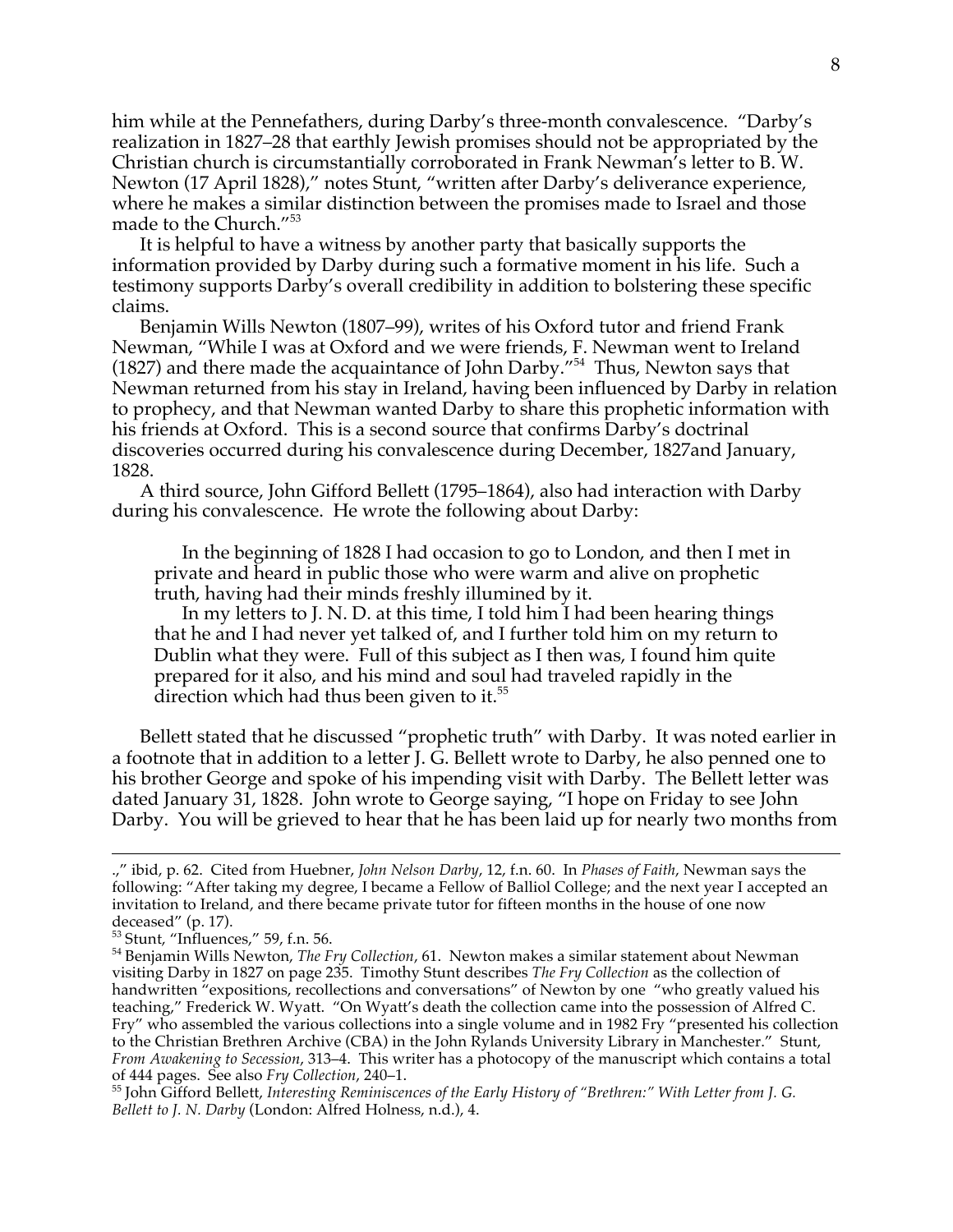a hurt in his knee. His poor people in Calary miss him sadly."<sup>56</sup> Bellett's statement that Darby was "quite prepared for it also" is a reference to prophetic discussions during his visit with Darby while Darby was recuperating from his injury. Very likely the phrase, "his mind and soul had traveled rapidly in the direction which had thus been given to it" is a reference to the discoveries that Darby learned through his personal Bible study.

#### **DARBY'S NEW THEOLOGICAL PARADIGM**

These five biblical discoveries noted above are the basis upon which Darby builds his new theological paradigm that includes dispensationalism and pretribulationalism. From the beginning of Darby's dissent from the established church, these items were core essentials upon which he began to build his unique theology. Stunt concludes, "it was in these months that finally the questions in his mind began to resolve themselves. Central to his faith from now on was the belief that he and all Christians were 'united to Christ in heaven', and delivered 'by the power of His resurrection.'"<sup>57</sup> Carter sees "its radical distinction between the Jewish and Gentile dispensations—'the hinge', as Darby referred to it, . . . the distinction between these two dispensations forms the basis for Darby's understanding of both ecclesiology and eschatology."<sup>58</sup> These items are important since pretribulationism is built upon first one's view of ecclesiology that is set within a certain eschatological framework. Darby perceives a clear distinction between Israel and the church. "It is important to notice here that Darby came to the realization of these points alone, without the influence of other men,"<sup>59</sup> surmised Weremchuk. "Darby's views, when fully developed later, would prove to be in many points contrary to the ones normally accepted by the church at large."60 It was during Darby's convalescence that the original spark of his ideas burst forth from his personal Bible study and fanned into the flames of his theology during the next decade and beyond.

It has been long recognized that pretribulationism is built upon one's view of ecclesiology as much or more than one's eschatology. The greatest pretribulationist scholar of the twentieth century was the late John F. Walvoord of Dallas Theological Seminary, who recognized the central place of ecclesiology in support of pretribulationism. Walvoord writes:

What is essential to premillennialism becomes an indispensable foundation in the study of pretribulationism. It is safe to say that pretribulationism depends on a particular definition of the church, and any consideration of pretribulationism that does not take this major factor into consideration will be largely beside the point.<sup>61</sup>

<sup>&</sup>lt;sup>56</sup> Bellett, Recollections, 27.<br><sup>57</sup> Stunt, From Awakening to Secession, 171.<br><sup>58</sup> Carter, Anglican Evangelicals, 224.<br><sup>59</sup> Weremchuk, Darby, 63. Weremchuk continues to explain: "Darby, as we noted had been greatly<br><sup>60</sup> W occupied with the early church as described in Acts. What he saw around him he did not like. His views which then developed were 'new'—that is, different from those of his contemporaries. He defended his views as being the 'original' ones that the church very early in her history had lost sight of." Weremchuk, Darbu, 63-4.

<sup>&</sup>lt;sup>61</sup> John F. Walvoord, *The Rapture Question, Revised and Enlarged Edition* (Grand Rapids: Zondervan Publishing House, 1979), 37.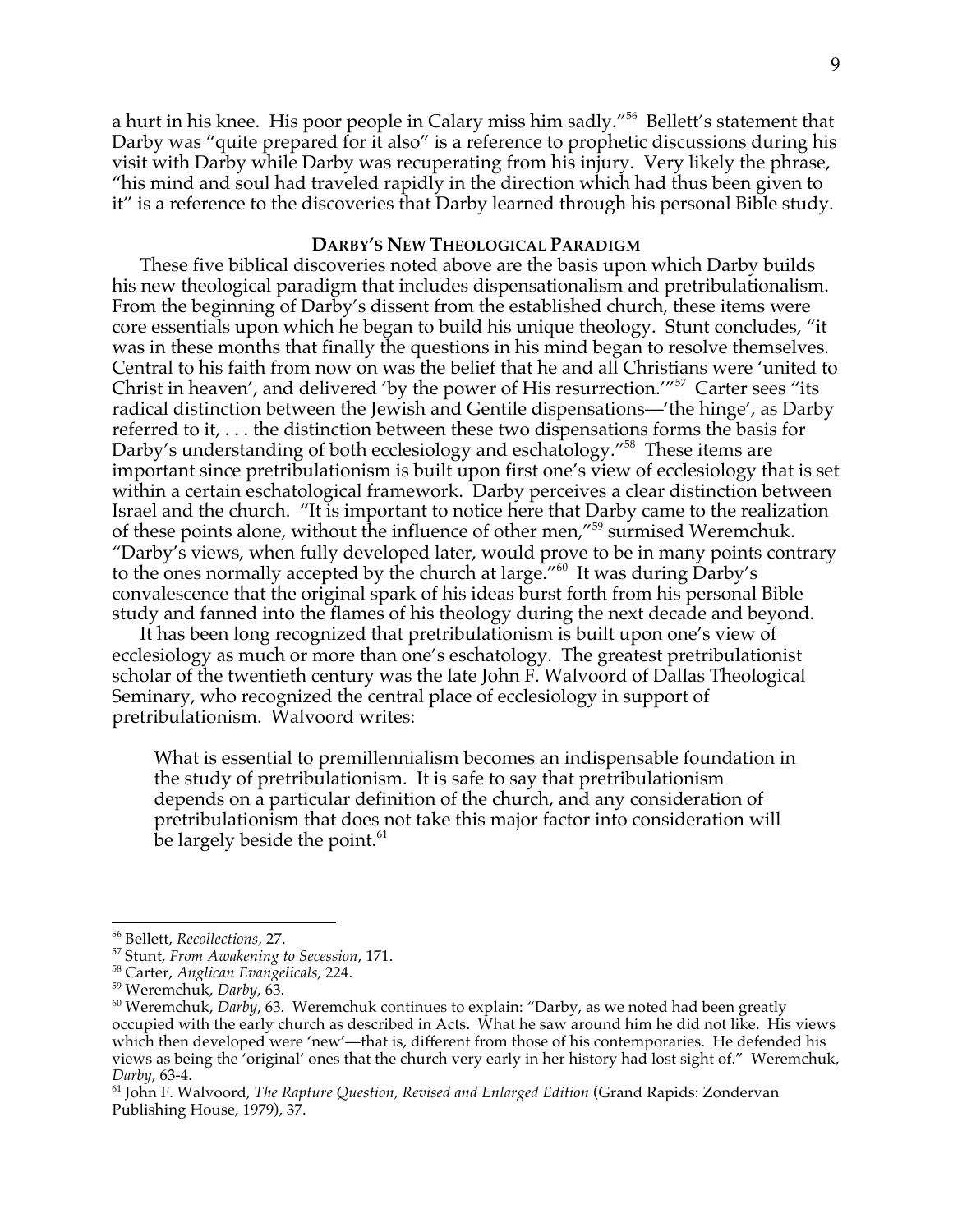The point that should not be missed regarding Darby's convalescence discoveries is that they centered on ecclesiology. Darby was concerned about what was happening to the church in which he was involved in Ireland and searched the Bible for answers to his concerns. Stunt notes that one of the assurances Darby received "was the assurance that he (together with all Christians as opposed to Christendom) was risen and spiritually united with Christ in heaven.<sup>762</sup> This ecclesiastical realization forms the heart of Darby's theology and spiritual hope that extended throughout the rest of his life.

The first two essays written by Darby were both about ecclesiastical issues, which further demonstrates his focus upon understanding the Church. The first, though not published until much later, was the one expressing his disagreement with Archbishop Magee's petition and the second, from Dublin in 1828, was "Considerations on the Nature and Unity of the Church of Christ."<sup>63</sup>

Darby did not just develop an ecclesiology that was isolated from interaction with other areas of theology. Rather, he clearly set it against God's plan for Israel. In one of his convalescence statements he said:

Isaiah xxxii. it was that taught me about the new dispensation. I saw there would be a Davidic reign, and did not know whether the church might not be removed before forty years' time. At that time I was ill with my knee. It gave me peace to see what the church was. I saw that I, poor, wretched, and sinful J. N. D., knowing too much yet not enough about myself, was left behind, and let go, but I was united to Christ in heaven. $64$ 

Thus, Darby sees the church as distinct from Israel, since there would be a Davidic reign for Israel in the millennium, God's earthly people. On the other hand, Darby saw that he was positionally united with Christ in heaven, a heavenly destiny. Dispensationalists today see such a distinction as their *sine qua non*. Leading dispensational spokesman Charles Ryrie says, "A dispensationalist keeps Israel and the church distinct." Ryrie explains:

This is probably the most basic theological test of whether or not a person is a dispensationalist, and it is undoubtedly the most practical and conclusive. The one who fails to distinguish Israel and the church consistently will inevitably not hold to dispensational distinctions; and one who does will.<sup>65</sup>

Non-dispensational, covenant theologians recognize this essential about dispensationalists as noted by Michael Williams.

The Darbyist church/Israel distinction constitutes the one great organizing principle of classical dispensationalism. The metaphysical and historical distinction between the church and Israel is the axle upon which the theology of Darby, Scofield, and Chafer rides. It is the one great absolutely necessary

<sup>&</sup>lt;sup>62</sup> Stunt, "Influences," 58.<br><sup>63</sup> Darby, "Considerations Addressed to the Archbishop of Dublin and the Clergy Who signed the Petition to The House of Commons for Protection," *Collected Writings*, I, 1–19 and "Considerations on the Nature

<sup>&</sup>lt;sup>64</sup> Darby, "Thoughts on Revelation," 352.<br><sup>65</sup> Charles C. Ryrie, *Dispensationalism: Revised and Expanded* (Chicago: Moody Publishers, 2007), 46.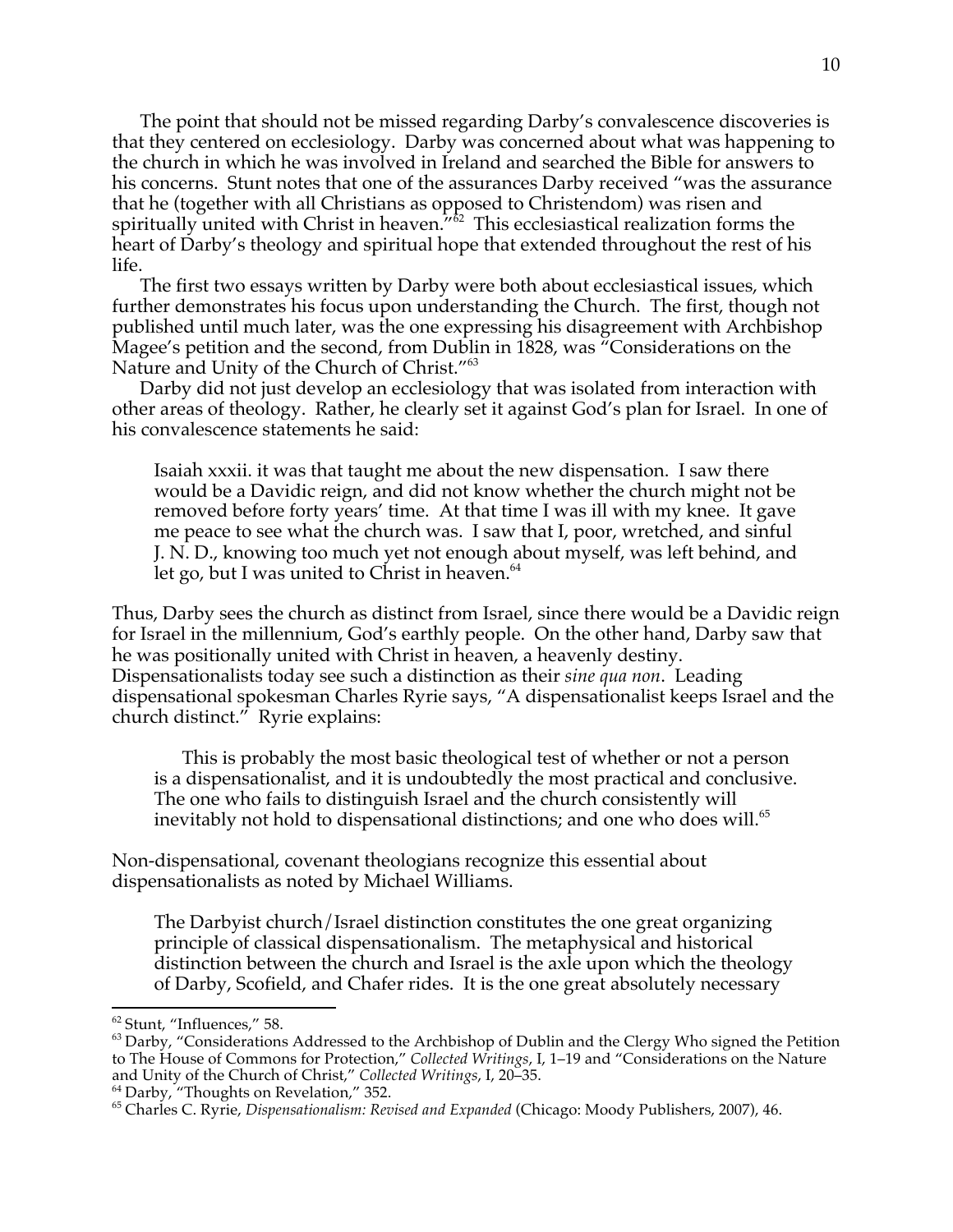or essential element of the system. The Darbyist metaphysical distinction between Israel and the church is the *sine qua non* of classical dispensational theology.<sup>66</sup>

Whether dispensationalists or non-dispensationalists, all recognize for dispensationalism the importance of the distinction between God's rule for Israel and His rule for the church.

From the time of his convalescence, Darby developed a theology that taught and supported a dispensational, premillennial, pretribulationism. Essentially Darby came to understand that his place or position was the same as Christ, which is in heaven. Thus, the church is a heavenly people, not an earthly people like the established church, in which he was a clergyman. Juxtaposed to the heavenly and spiritual church was Israel, who are composed of a spiritual, ethnic, and national people on earth who have a future in God's plan after the church age.

Darby came to understand that the church could be taken to heaven at any moment without signs preceding that event, in what would later be known as the pretribulational rapture of the church. Darby's realization of a change in dispensations laid the groundwork for the development of dispensationalism, since he saw a distinction between God's plan for the church and His plan for Israel. By this time, Darby also developed a pessimistic view of the visible church, Christendom, and came to believe that it was in utter ruins.

By January 1828, February at the latest, John Nelson Darby had not only come to an understanding of the idea of pretribulationism, but, he had also come to see other components, along with a rationale to support this view. This does not mean that his ideas relating to pretribulationism came out of the womb fully developed along with no internal contradictions.<sup>67</sup> There was still developmental work to be done. Stunt surmises: "In fact for some years after his experience of deliverance there was something decidedly ambivalent about some of the positions adopted by Darby."<sup>68</sup> It would take at least another decade for Darby to develop full confidence in his new views and their implications. The basics were in place by early 1828. This was too early to have received seminal influence from others regarding things Darby strongly contends he came to understand from personal Bible study alone during his Dublin convalescence.

### **CONCLUSION**

J. N. Darby's pretribulationism appeared as a seminal idea from his own Bible study during a convalescence period of December 1827 through January 1828 while staying at

 <sup>66</sup> Michael Williams, *This World is Not My Home: The Origins and Development of Dispensationalism* (Rossshire, Scotland: Christian Focus Publications, 2003), 90.

 $67$  Darby's first published article on eschatology (1829) has some items that do contradict a fully systematized view of pretribulationism. Darby, "Reflections Upon The Prophetic Inquiry and the Views Advanced in it," *The Collected Writings of J. N. Darby*, 34 vols. (n.d.; repr., Winschoten, Netherlands: H. L. Heijkoop, 1971), II, 1–31. Darby appears to still harbor elements of historicism, but at the same time he displays elements of his new discoveries. He speaks of "two comings" and "to be caught up into the air" (16). He spends a couple of pages describing the rapture and key rapture passages like 1 Thess. 4 and 1 Cor. 15 (16–8). He criticizes his opponent for "a confusion of the Jewish and Gentile dispensations" (18). He speaks of how the church is "to look to the coming of Christ as the prominent object of faith" (26). Even though it will take some time to work out the implications of his new views and to gain full confidence in their implications, they are clearly evident in his earliest writings. <sup>68</sup> Stunt, "Influences," 59.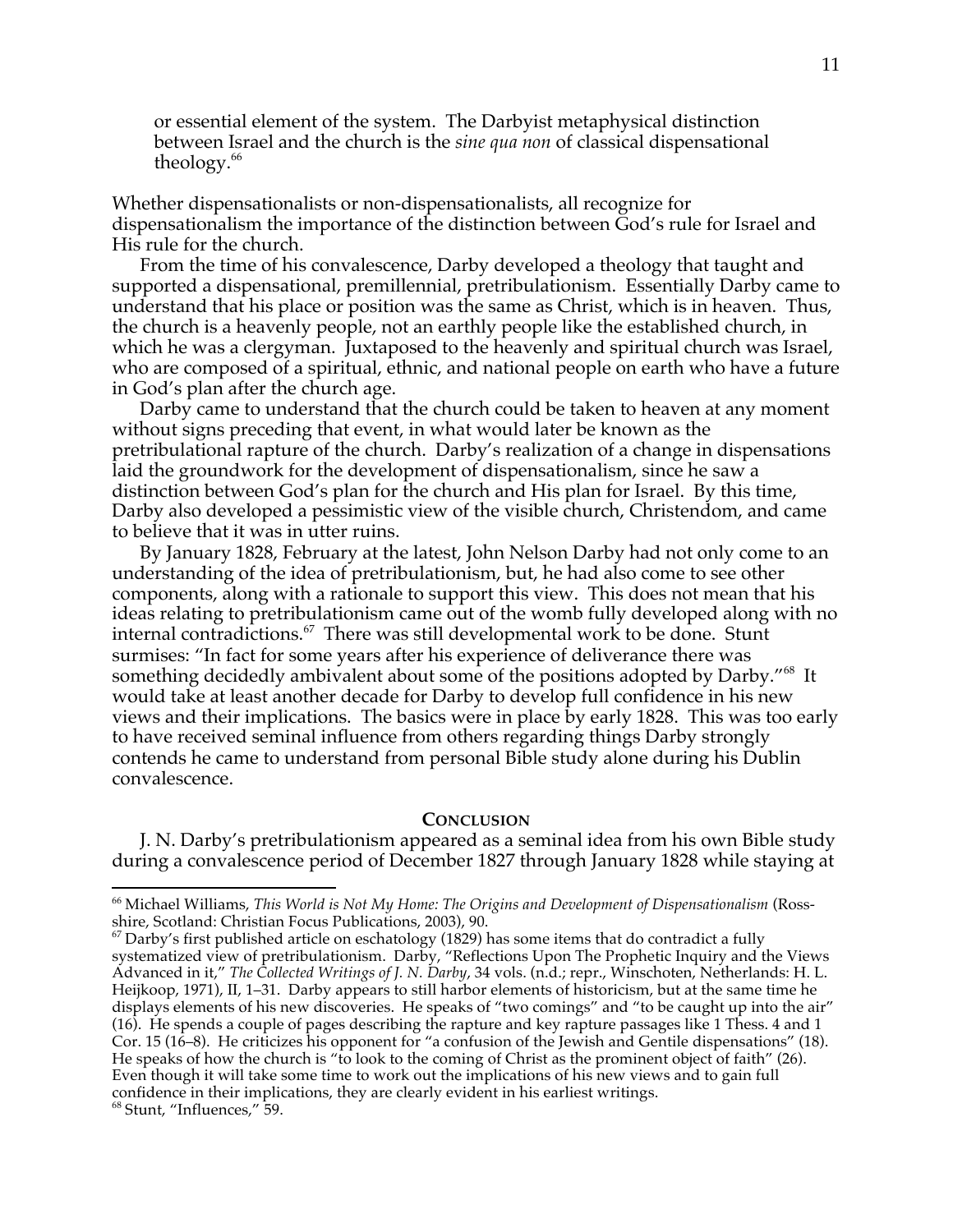his sister's house in Dublin. Darby was in distress about issues relating to the true nature and purpose of the Church during his convalescence, which led to his ideas of the rapture of the Church, an ecclesiastical and eschatological issue. Stunt concludes: "we must emphasize that Darby was a very complex person whose understanding of scripture and theology was continually evolving.<sup>"69</sup> Darby possessed the intellect, education, and capability needed for original thinking, and the discipline to develop ideas into a system. There is nothing in the record that indicates that this is not what he in fact did do. Through Darby's own personal testimony on multiple occasions, he provided the theological rationale to support pretribulationism, something that would be unlikely if it was just an idea stolen from another source.

# **APPENDIX A REFUTATION OF FALSE ORIGIN OF THE RAPTURE THEORIES**

Exactly from whom, when, and where did Darby's pretribulationism arise? Such questions are often debated within the world of American Evangelicalism. There have been a number of theories about the genesis of Darby's pretribulationism put forth over the years. This article is an attempt to identify the various proposals, sift through the evidence, and attempt to discern fact from fiction concerning this matter.

# **THE VIEWS**

There are currently a number of theories that attempt to explain the sudden rise of Darby's pretribulationism. Most current advocates of pretribulationism believe that Plymouth Brethren J. N. Darby generated his views as a result of personal Bible study, most likely during his convalescence from a riding accident.<sup>70</sup> They do not deny that, in part, Darby was influenced by some aspects of the theological climate of his day.

<sup>&</sup>lt;sup>69</sup> Stunt, "Influences," 67.<br><sup>70</sup> Probably all pretribulationists who deal with this issue take this view. For example, Charles C. Ryrie, *Come Quickly, Lord Jesus: What You Need to Know About The Rapture* (Eugene, OR: Harvest House Publishers, 1996), 75–82; Gerald B. Stanton, *Kept From The Hour: Biblical Evidence for the Pretribulational Return of Christ*, 4th. ed. (Miami Springs, FL: Schoettle Publishing Company, 1991), 326–31; John F. Walvoord, *The Rapture Question*, rev. ed. (Grand Rapids: Zondervan, 1979), 150–58; Hal Lindsey, *The Rapture: Truth or Consequences* (New York: Bantam Books, 1983), 168–74; *Vanished Into Thin Air: The Hope of Every Believer* (Beverly Hills, CA: Western Front, 1999), 112–35; Tim LaHaye, *No Fear of The Storm: Why Christians Will Escape All The Tribulation* (Sisters, OR: Multnomah, 1992), 95–184; *The Rapture: Who Will Face the Tribulation?* (Eugene, OR: Harvest House Publishers, 2002), 145–87, 245–8; Thomas D. Ice, "Why the Doctrine of the Pretribulational Rapture Did Not Begin with Margaret Macdonald," *Bibliotheca Sacra* 147, no. 586 (April–June 1990): 155–68; Kenneth Alan Daughters, "review of *The Rapture Plot*, by Dave MacPherson," *Emmaus Journal* 5, no. 1 (Summer 1996): 90–8. This is also the main view of those within the scholarly world, whether pro or anti-pretribulational. Timothy C. F. Stunt, "The Tribulation on Controversy: A Review Article," *Brethren Archivists & Historians Network Review* 2, no. 2 (Autumn 2003): 91–8; Paul Richard Wilkinson, "John Nelson Darby and the Origins of Christian Zionism" (PhD thesis, University of Manchester, 2006), 172–97, 291–331, 436–8; *For Zion's Sake: Christian Zionism and the Role of John Nelson Darby* (Milton Keynes, England: Paternoster, 2007), 119–32, 177–201, 262–3; Max. S. Weremchuk, *John Nelson Darby* (Neptune, NJ: Loizeaux Brothers, 1992), 111–35; Larry V. Crutchfield, *The Origins of Dispensationalism: The Darby Factor* (Lanham, MD: University Press of America, 1992), 188–92; Daniel Payton Fuller, "The Hermeneutics of Dispensationalism" (ThD diss., Northern Baptist Theological Seminary, 1957), 36–54; George L. Murray, *Millennial Studies: A Search for Truth*, 2nd. ed. (Swengel PA: Bible Truth Depot, 1951), 132; Ian S. Rennie, "Nineteenth-Century Roots" in Carl E. Armerding and W. Ward Gasque, editors, *A Guide to Biblical Prophecy: A Balanced and Biblical Assessment of the Nature of Prophecy in the Bible* (Peabody, MA: Hendrickson Publishers, 1989), 49–54; Gerald B. Stanton, *Kept From*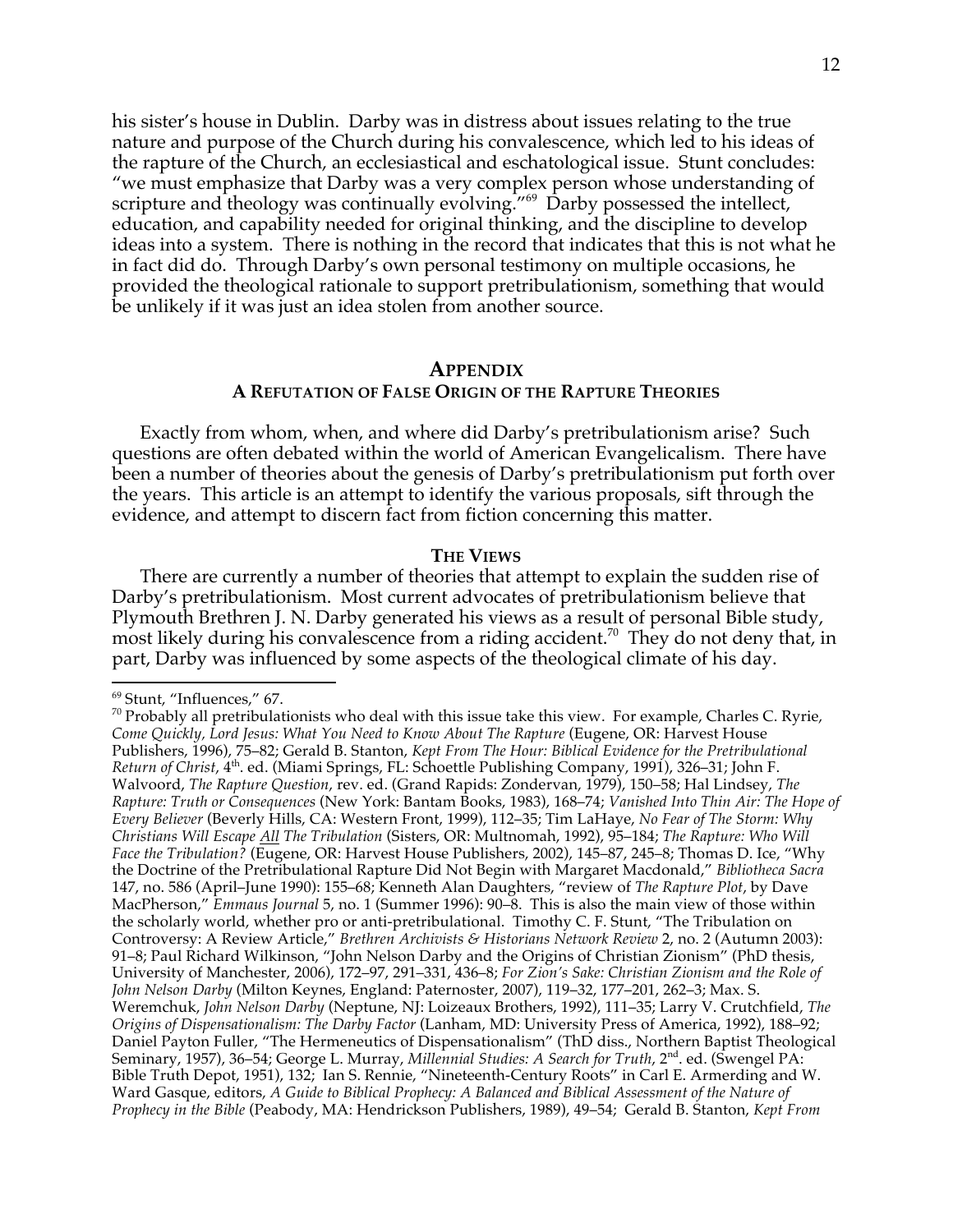There are several theories, almost entirely by pre-trib opponents, which argue that Darby was primarily influenced by other sources. First, Edward Irving (1792–1834) and the Irvingite movement first developed pretribulationism and Darby got his main ideas from them.71 Second, it is put forth that Darby's pretribulationism was taken from the writings of the Jesuit Priest Manual de Lacunza (1731–1801), who wrote under the pseudonym of Juan Josafat Ben-Ezra, a converted Jew.<sup>72</sup> Third, pretribulationism was

 $\overline{a}$ 

*The Hour: A Systematic Study of the Rapture in Bible Prophecy* (Grand Rapids: Zondervan, 1956), 217–26; Ernest R. Sandeen, *The Roots of Fundamentalism: British and American Millenarianism, 1800–1930* (Grand Rapids: Baker Book House, 1978), 59–80; William Everett Bell, Jr., "A Critical Evaluation of the Pretribulation Rapture Doctrine in Christian Eschatology," (PhD thesis, New York University, 1967), 56– 65; Crawford Gribben, *Rapture Fiction and The Evangelical Crisis* (Webster, NY: Evangelical Press, 2006), 27–42; Mark Sweetnam and Crawford Gribben, "J. N. Darby and the Irish Origins of Dispensationalism," *Journal of the Evangelical Theological Society* 52, no. 3 (September 2009), 569–77; Timothy P. Weber, *Living in the Shadow of the Second Coming: American Premillennialism 1875–1982* (Grand Rapids: Zondervan, 1983), 21–2; "Dispensational and Historic Premillennialism as Popular Millennialist Movements," in Craig L. Blomberg and Sung Wook Chung, eds., *A Case for Historic Premillennialism: An Alternative to 'Left Behind' Eschatology* (Grand Rapids: Baker Academic, 2009), 8–11; Columba Graham Flegg, *'Gathered Under Apostles' A Study of the Catholic Apostolic Church* (Oxford: Claredon Press, 1992), 423–41; Grayson Carter, *Anglican Evangelicals: Protestant Secessions From The Via Media, c. 1800–1850* (Oxford: Oxford University Press, 2001), 222–8; Floyd Saunders Elmore, "A Critical Examination of the Doctrine of the Two Peoples of God in John Nelson Darby," (ThD dissertation, Dallas Theological Seminary, 1990), 26–76; Gary Lynn Nebeker, "The Hope of Heavenly Glory in John Nelson Darby (1800–1882)," (PhD dissertation, Dallas Theological Seminary, 1997), 19–21, 25–26, 88–91; Napoleon Noel, *The History of the Brethren*, 2 vol., ed. William F. Knapp (Denver: W. F. Knapp, 1936), 1:73–5; Jonathan David Burnham, "The Controversial Relationship Between Benjamin Wills Newton and John Nelson Darby," (PhD thesis, University of Oxford, 1999), 128–33; A. C. Gaebelein, "The Attempted Revival of an Unscriptural Theory," *Our Hope* 41, no. 1 (July 1934), 18–25; Robert H. Krapohl, "A Search for Purity: The Controversial Life of John Nelson Darby," (PhD dissertation, Baylor University, 1988), 103–8; Paul N. Benware, *Understanding End Times Prophecy: A Comprehensive Approach,* Rev. ed. (Chicago: Moody Publishers, 2006), 242–8. The most voluminous defender of this view has been the American Brethren researcher Roy A. Huebner in *The Truth of the Pre-Tribulation Rapture Recovered* (Millington, NJ: Present Truth Publishers, 1976); *Precious Truths Revived and Defended Through J. N. Darby, Volume One, Revival of Truth 1826–1845* (Millington, NJ: Present Truth Publishers, 1991); *Elements of Dispensational Truth, Volume 1* (Morganville, NJ: Present truth Publishers, 1996); *John Nelson Darby: Precious Truths Revived and Defended, Volume One, Revival of Truth 1826–1845*, 2nd ed., augmented (Jackson, NJ: Present Truth Publishers, 2004).<br><sup>71</sup> Oswald T. Allis, *Prophecy and the Church* (Phillipsburg, NJ: Presbyterian and Reformed Publishing Co., 1947), 168–69; Clarence B. Bass, *Backgrounds to Dispensationalism: Its Historical Genesis and Ecclesiastical Implications* (Grand Rapids: Baker Book House, 1960), 146–49; Ralph Woodrow, *Great Prophecies of the Bible* (Riverside, CA: Ralph Woodrow, 1989), 35–40; Ian Murray, *The Puritan Hope: Revival and the Interpretation of Prophecy* (Carlisle, PA: The Banner of Truth Trust, 1971), 185–206; Arthur Katterjohn with Mark Fackler, *The Tribulation People* (Carol Stream, IL: Creation House, 1975), 106–15; Robert H. Gundry, *The Church and the Tribulation* (Grand Rapids: Zondervan, 1973), 185–8; Mark Patterson and Andrew Walker, "'Our Unspeakable Comfort' Irving, Albury, and the Origins of the Pre-Tribulation Rapture," in Stephen Hunt, ed., *Christian Millenarianism: From the Early Church to Waco* (Bloomington, IN: Indiana University Press, 2001), 98–115; Mark Rayburn Patterson, "Designing the Last Days: Edward Irving, The Albury Circle, and the Theology of The Morning Watch," (Ph. D. thesis, King's College, London, 2001); P. Allan Carlsson, "A Historical Approach to the Doctrine of the Rapture," (M.A. thesis, Wheaton College, 1956), 75–86; Thomas Croskery, *Plymouth-Brethrenism: A Refutation of its Principles and Doctrines* (London: William Mullan & Son, 1879), 138–43; Ovid E. Need, Jr., *Death of the Church Victorious: Tracing the Roots and Implications of Modern Otherworldliness* (Lafayett, IN: Sovereign Grace Publishers, 2002), 1–234; Harry Ramey, *The Rapture: Another Look* (Kearney, NE: Morris Publishing, 2007), 7; Jon Zens, *Dispensationalism: A Reformed Inquiry Into Its Leading Figures and Features* (Phillipsburg, NJ: Presbyterian and Reformed Publishing, 1980), 18.

<sup>72</sup> John L. Bray, *The Origin of the Pre-Tribulation Rapture Teaching* (Lakeland, Fl.: John L. Bray Ministry, n.d.), 1–34; LeRoy Froom, *The Prophetic Faith of Our Fathers: The Historical Development of Prophetic Interpretations,* IV vols. (Washington, D.C.: Review and Herald, 1946), III, 655–63; Duncan McDougall, *The*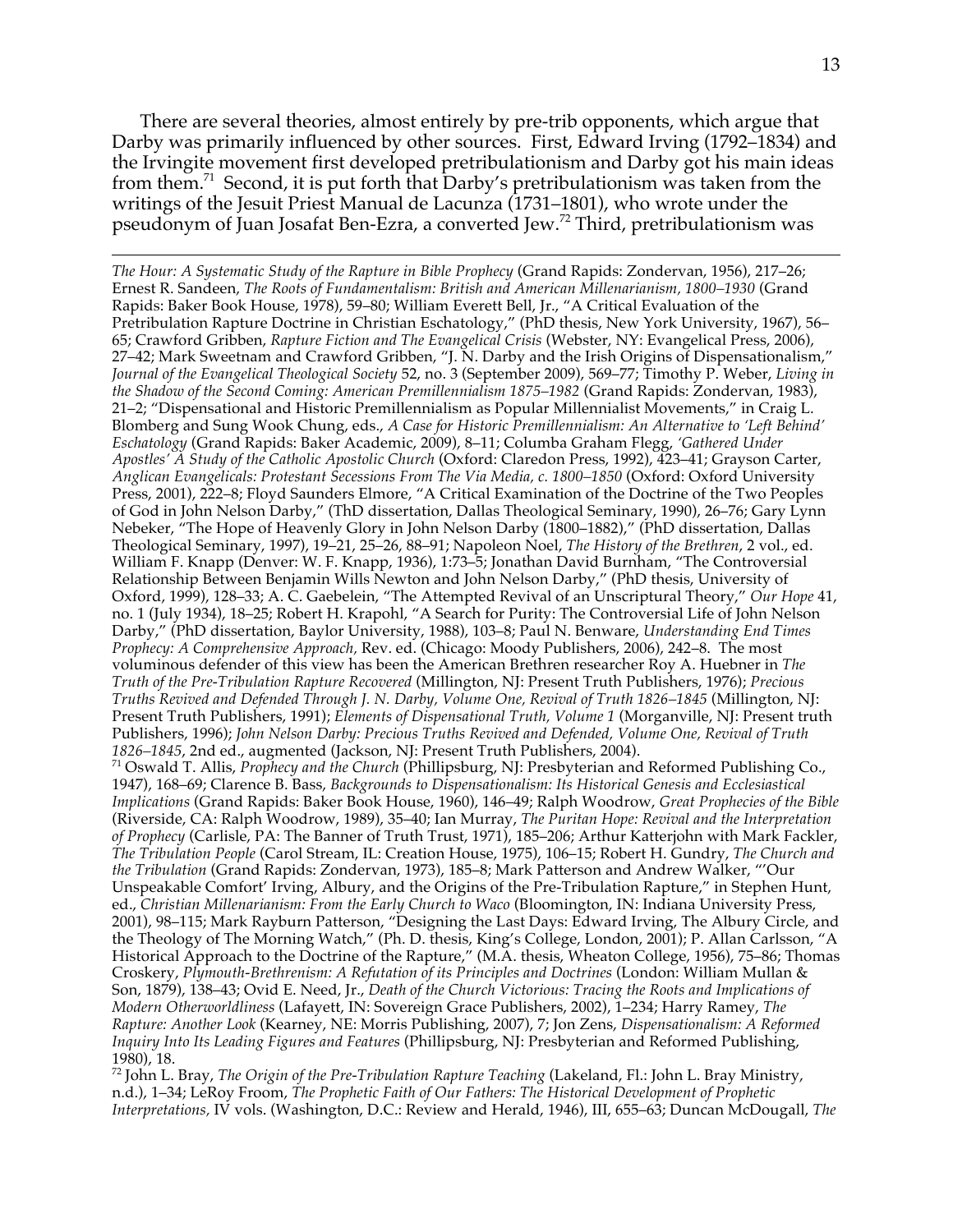the product of a prophecy from a woman in Irving's church in London.<sup>73</sup> Fourth, the pre-trib rapture came forth from a prophetic utterance by a fifteen-year old Scottish lassie named Margaret Macdonald (1815–@1840) in Port Glasgow, Scotland in April 1830.<sup>74</sup> The evidence for each view will be sifted and weighed.

In this article I will only have space to deal with the two most widely held views, which are the Edward Irving or Irvingite view and the Margaret Macdonald view. The Manual de Lacunza and "a woman in Irving's London church" view are not widely held and will be skipped in favor of a more extensive interaction with the two most popular views. However, the Manual de Lacunza view is nothing more than a preconflagration view, while the "woman in Irving's London church" view does not speak of a two-staged coming, instead it speaks of a single second advent.

### **THE EDWARD IRVING VIEW**

This view argues that Darby was influenced by either Edward Irving or someone within the Irvingite movement. A recent scholarly attempt to advance this view is made by American Mark Patterson. <sup>75</sup> He sees Irvingite eschatology as an antecedent source to Darby and pretribulationism. "Irving's writing in *The Morning Watch* reveal that he was, above and before anything else, a pretribulational-premillennial theologian," declares Patterson. "This cannot be overstated. From his meeting with Hately Frere in 1825 until his death in December 1834, Irving's every thought and writing was shaped under the aegis of his imminent Adventism and premillennial convictions."76 Even though Patterson says:

<sup>74</sup> Dave MacPherson, *The Unbelievable Pre-Trib Origin* (Kansas City: Heart of America Bible Society, 1973); *The Late Great Pre-Trib Rapture* (Kansas City: Heart of America Bible Society, 1974); *The Incredible Cover Up* (Medford, OR: Omega Publications, 1975); *The Great Rapture Hoax* (Fletcher, NC: New Puritan Library, 1983); *Rapture?* (Fletcher, NC: New Puritan Library, 1987); *The Three R's: Rapture, Revisionism, Robbery, Pretribulation Rapturism from 1830 to Hal Lindsey* (Simpsonville, SC: P.O.S.T., Inc., 1998); *The Rapture Plot* (Simpsonville, SC: Millennium III Publishers, 1994); *The Rapture Plot*, 2nd. ed. (Muskogee, OK: Artisan Publishers, 2008); Jeanne Halgren Kilde, "How Did Left Behind's Particular Vision of the End Times Develop? A Historical Look at Millenarian Thought," in Bruce David Forbes and Jeanne Halgren Kilde, *Rapture, Revelation and the End Times: Exploring the Left Behind Series* (New York: Palgrave, 2004), 50–5; Robert L. Pierce, *The Rapture Cult: Religious Zeal and Political Conspiracy* (Signal Mountain, TN: Signal Point Press, n.d.), 30–4; George L. Rose, *Tribulation Till Translation* (Glendale, CA: Rose Publishing Company, 1943; Barbara R. Rossing, *The Rapture Exposed: The Message of Hope in the Book of Revelation*  (Cambridge, MA: Westview Press, 2004), 22–25.<br><sup>75</sup> Patterson, "Designing the Last Days".<br><sup>76</sup> Patterson, "Designing," pp. 228–29.

 $\overline{a}$ 

*Rapture of the Saints* (Petersburg, OH: Pilgrim Brethren Press, 1970), 4–52; F. Roy Coad, *A History of the Brethren Movement: Its Origins, its Worldwide Development and its Significance for the Present Day* (Grand

<sup>&</sup>lt;sup>73</sup> S. P. Tregelles, *The Hope of Christ's Second Coming: How is it Taught in Scripture? and Why?*, 2<sup>nd</sup> ed. (Chelmsford, England: The Sovereign Grace Advent Testimony, 1886), 34–36; John J. Scruby, *The Great Tribulation: The Church's Supreme Test,* 3rd. ed. (Dayton, OH: John J. Scruby, 1933), 76–78; George Eldon Ladd, *The Blessed Hope: A Biblical Study of the Second Advent and the Rapture* (Grand Rapids: Eerdmans, 1956), 40–1; Jeanette Sears, "The Interpretation of Prophecy and expectations of the End in Britain, 1845— 1883," (Ph.D. thesis, University of Manchester, 1984), 142–44; George H. Fromow, *B. W. Newton and Dr. S. P. Tregelles*, 2<sup>nd</sup>. ed. (London: The Sovereign Grace Advent Testimony, 1969), 41–3; Robert Cameron, *Scriptural Truth About The Lord's Return* (New York: Fleming H. Revell Company, 1922), 16; J. Barton Payne, *The Imminent Appearing of Christ* (Grand Rapids: Eerdmans, 1962), 32–33; Millard J. Erickson, *Contemporary Options in Eschatology: A Study of the Millennium* (Grand Rapids: Baker Book House, 1977), 132. Interestingly, B. W. Newton does not comment upon the origins of the pretribulational rapture in a book written against it. *The Second Advent of Our Lord: Not Secret But In Manifested Glory,* 6<sup>th</sup>. ed. (London: Wightman & Co., 1936).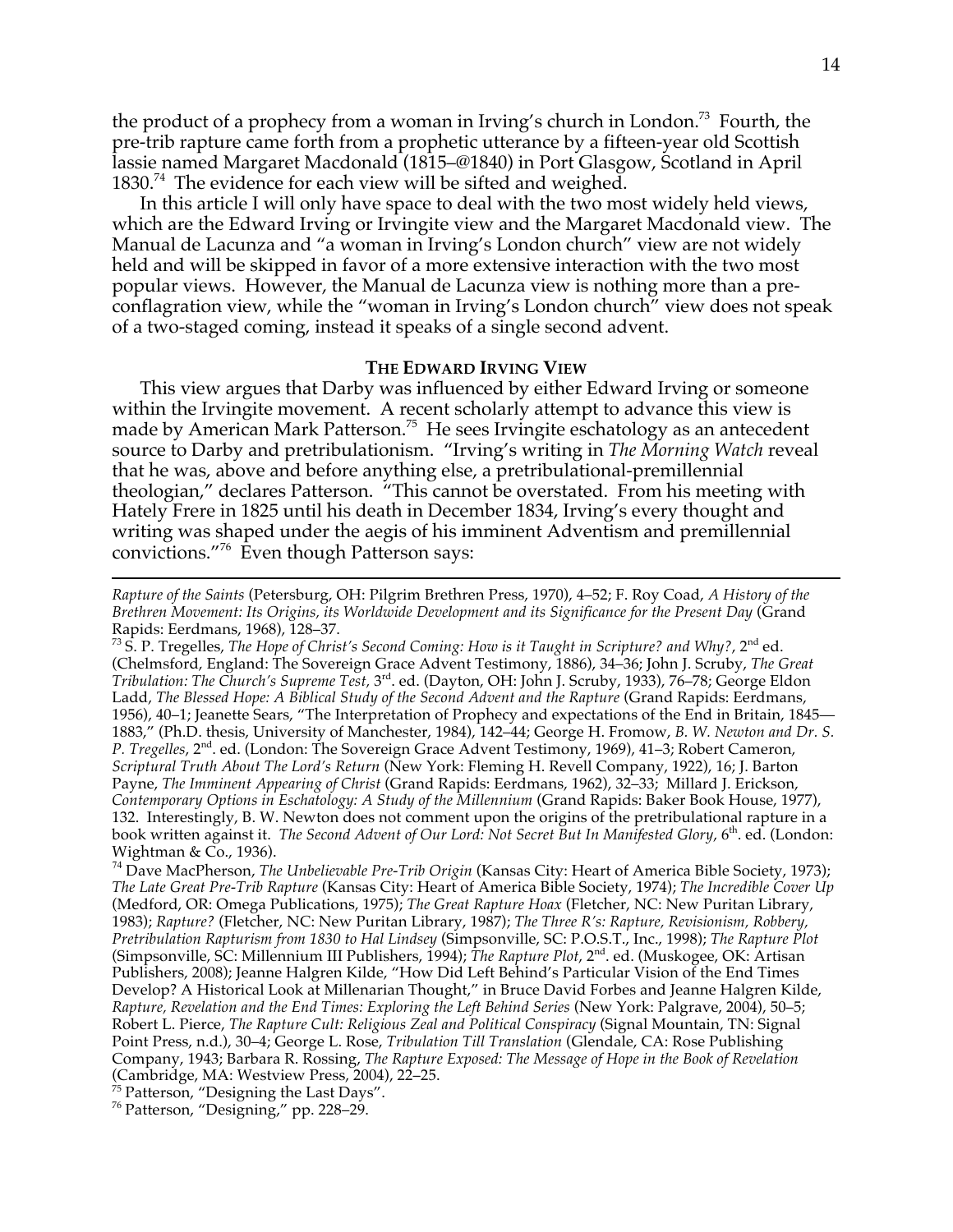It is not my purpose here to correlate or equate Albury's premillennialism with contemporary dispensationalism or to prove the source of the latter is to be found in the former. My intention is simply to demonstrate that Albury's hermeneutic led to a specific systematic theology that I believe is best described as "nascent dispensationalism." The precise relationship between Albury's theology and that which will follow in John Nelson Darby, the Plymouth Brethren, and especially  $20<sup>th</sup>$  century dispensationalism, while remarkable, lie beyond the purview of this thesis.<sup>77</sup>

Patterson says in a co-authored article, "In the end, and at the very least, Irving must be considered the paladin of pre-tribulational pre-millennialism and the chief architect of its cardinal formulas."78 He adds the following:

In addition to the *a priori* dismissal of Irving, there exist two fundamental errors common among those who uncritically assume Darby to be the source of the pre-tribulation Rapture. First, few acknowledge the degree to which Darby's theology reflects the very millenarian tradition in which he was immersed. The core principles of his theology—literalistic hermeneutic, apostasy in the Church, the restoration of the Jews to their homeland, details of Christ's coming, and his belief that biblical prophecy spoke uniquely to his day—were concepts held, discussed and propagated by a large body of prophecy students. Second, the development of Darby's own theology, in spite of how he remembers it, was from 1827 to even as late as 1843 in a largely formative stage.<sup>79</sup>

There are a number of problems created when one sees too great of a similarity between Irvingite historicism and Brethren futurism. Patterson appears to make such errors.

The "core principles" of Darby's theology, as expressed by Patterson are too broad and general. Look at this list compared to Irving and his followers: First, "literalistic hermeneutic." Patterson himself describes Irving and the Albury hermeneutics as not just literal since that "tells only half the story," but ones who follow the "literaltypological methodology."80 This is typical of the quasi-literalism of historicism. While Darby is said to be a consistent literalist, who did not attempt to make days into years or find historical fulfillment of seal, trumpet or bowl judgments in the church's past history. These events were all literal, as the text said and were future events. Also, Irving and Albury believed that many of the passages that spoke of events in a future Jewish tribulation were unfolding before their eyes, for example, Babylon referred to the apostate Church of their own day. David Bebbington distinguishes between a historicist hermeneutic and a futurist form of literalism:

<sup>&</sup>lt;sup>77</sup> Patterson, "Designing," 136.<br><sup>78</sup> Mark A. Patterson and Andrew Walker, "'Our Unspeakable Comfort,'" 115. Walker says, "The hunch that Irving, rather than Darby, has a greater claim to be the father of modern Dispensationalism stems from my research on Irving . . . The credit for finding the evidence that at the very least Irving and the Albury circle predate Darby's mature view on the pre-tribulation Rapture belongs entirely to Mark<br>Patterson," f.n. 1, 98.

<sup>&</sup>lt;sup>79</sup> Patterson and Walker, "'Our Unspeakable Comfort,'" 114–15.  $\frac{80}{114}$  Patterson, "Designing," 76. See also, 62.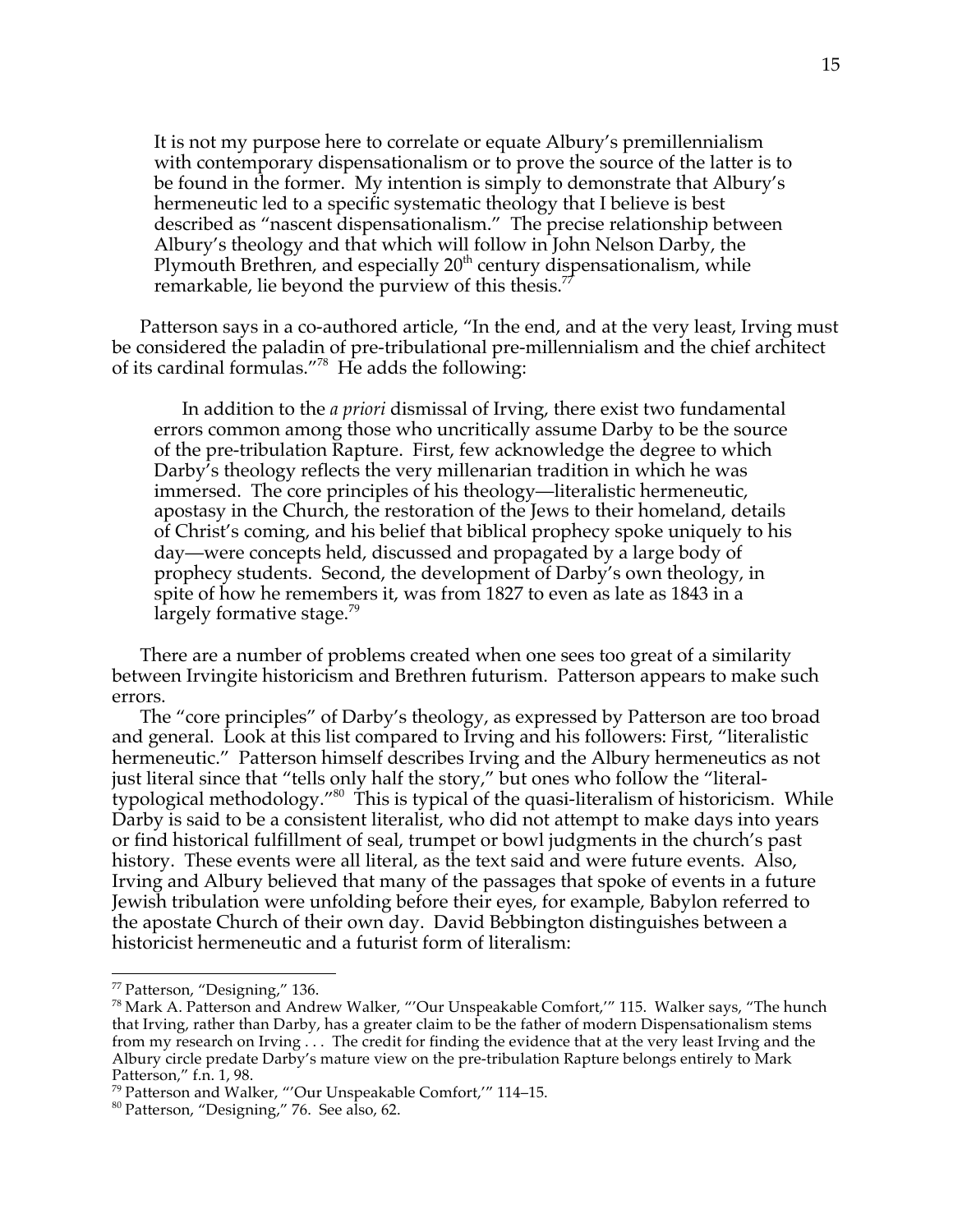Historicists found it hard to be thoroughgoing advocates of literal interpretation. There was too great a gulf between the detail of biblical images and their alleged historical fulfillment to make any such claim possible. Futurists did not suffer from this handicap. Consequently, they shouted louder for literalism—and, among the futurists, the dispensationalists shouted loudest of all. J. N. Darby was contending as early as 1829 that prophecy relating to the Jews would be fulfilled literally. As his thought developed during the 1830s, this principle of interpretation became the lynchpin of his system. Because Darby's opinions were most wedded to literalism, his distinctive scheme enjoyed the advantage of taking what seemed the most rigorist view of scripture.<sup>81</sup>

Thus, Irving and Albury do not have a common hermeneutic with Darby as Patterson contends. Irving and Albury were basically in the historicist camp, while Darby was a clear futurist.

No doubt both held to the apostasy of the church, but even this similarity reflects a great chasm of differences between the Albury historicist view and that of the futurist. The Albury view of apostasy was because the church had just finished the 1260 days, which are really 1260 years that ended with the defeat of Antichrist (i.e., Roman Catholicism) in 1789 via the French Revolution. These events forewarned the soon rise of the whore of Babylon (Rev. 17—18), which is the apostate church.<sup>82</sup> On the other hand, Darby and his futurism held that the apostasy of the church was predicted primarily in the New Testament Epistles<sup>83</sup> and would increasingly characterize the end of the current church age, which is totally different than what will take place after the rapture during the tribulation. Albury historicism saw apostasy as a harbinger of the second coming of Christ to the earth, while Darby saw the ruin of the church as a characteristic that precedes an imminent rapture of the church followed by the events of the seven-year tribulation.

Both approaches do see a restoration of the Jews to their homeland, but as with the previous two issues, there are significant differences. Darby believed that the Jews would return to their land in unbelief and then converted during the seven-year tribulation, yet future to the church age. He says, "At the end of the age the same fact will be reproduced: the Jews—returned to their own land, though without being converted—will find themselves in connection with the fourth beast."84 However, Irving believed that current with this present age, "when the Lord shall have finished the taking of witness against the Gentiles, . . . will turn his Holy Spirit unto his ancient people the Jews."<sup>85</sup> Shortly after that time, Christ will return.<sup>86</sup>

 <sup>81</sup> David Bebbington, *Evangelicalism in Modern Britain: A History from the 1730s to the 1980s* (Grand Rapids:

Baker Book House, 1989), 89.<br><sup>82</sup> See Edward Irving, "Preliminary Discourse by the Translator" in Juan Josafat Ben-Ezra, *The Coming of Messiah in Glory and Majesty* (London: L. B. Seeley and son, 1827), xxxiii.

<sup>&</sup>lt;sup>83</sup> See the following passages relating to church age apostasy: Romans 1:18-32; 10; 16:17-18; 2 Corinthians 11:1-15; 13:5; Galatians 1:6-9; 5:1-12; Philippians 3:2, 18-19; Colossians 2:4-23; I Timothy 1:3-7; 4:1-3; 6:3-5; 2 Timothy 2:11-26; 3:1-9; 4:15; Titus 1:10-16; Hebrews 2:1-4; 3:7-4:13; 5:12-6:12; 10:26-31; 12:14-17; 1 Peter 3:19-20; 2 Peter 2:1-22; 3:3-10; I John 2:18-23; 3:4-12; 4:1-6; 2 John 9; Jude 3-23.<br><sup>84</sup> John Nelson Darby, *The Hopes of the Church of God, in Connection with the Destiny of the Jews and the* 

*Nations as Revealed in Prophecy* (1840), Collected Writings, vol. 2 (Winschoten, Netherlands: H. L. Heijkoop, reprint 1971), 324.

<sup>85</sup> Irving, "Preliminary Discourse," v.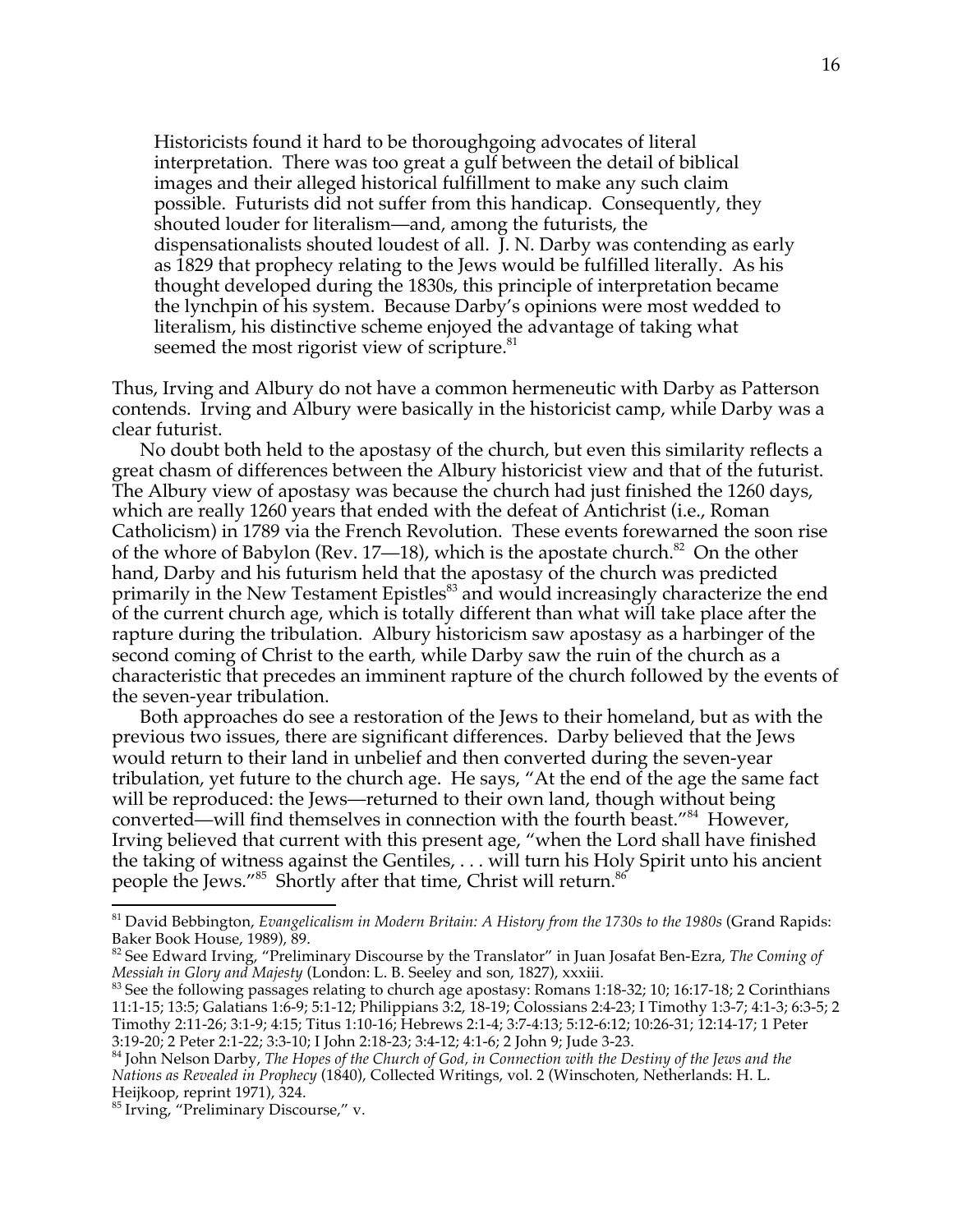The last two items mentioned by Patterson are "details of Christ's coming, and his belief that biblical prophecy spoke uniquely to his day." These are so broad that they could be said to characterize just about any Evangelical view of eschatology, whether amillennial, premillennial or postmillennial; whether preterist, historicist, futurist or idealist. Every approach has details of Christ's coming and certainly every system believes that their view speaks uniquely to his day. More importantly are the differences concerning the details of Christ coming as seen by the different systems and also many difference would arise in relation to how each prophetic view spoke uniquely to his day. Thus, it is less than compelling to see how Irving and Albury's eschatology is the forerunner to Darby, pretribulationism and dispensationalism. Instead, it is Irving and Albury that Darby was reacting against.

Concerning Patterson's second point, I agree that it was a process of about fifteen years in which Darby developed a mature system, however, the initial idea of something like a pre-trib rapture would come in an instant, even though it might take a decade and a half to work out the implications and settle one's conscience. Just such a scenario appears to fit what we know of Darby. Further, I don't think anyone who has studied these issues would argue that Darby was incapable of producing a unique theology.

An extensive critical analysis of Irvingite doctrine declared that they were still overwhelmingly historicist, $^{87}$  while Darby and the Brethren had become futurist. Flegg, an Irvingite scholar who grew up within the church, notes that the differences between the two movements are far-reaching:

The later Powerscourt Conferences were dominated by the new sect. The Brethren took a futurist view of the Apocalypse, attacking particularly the interpretation of prophetic 'days' as 'years', so important for all historicists, including the Catholic Apostolics. . . . It was the adoption of this futurist eschatology by a *body* of Christians which gave it the strength to become a serious rival to the alternative historicist eschatology of the Catholic Apostolics and others. Darby introduced the concept of a *secret* rapture to take place 'at any moment', a belief which subsequently became one of the chief hallmarks of Brethren eschatology. He also taught that the 'true' Church was invisible and spiritual. Both these ideas were in sharp contrast to Catholic Apostolic teaching, and were eventually to lead to schism among the Brethren. There were thus very significant differences between the two eschatologies, and attempts to see any direct influence of one upon the other seem unlikely to succeed—they had a number of common *roots*, but are much more notable for their points of disagreement. Several writers have attempted to trace Darby's secret rapture theory to a prophetic statement associated with Irving, but their arguments do not stand up to serious criticism.88

<sup>&</sup>lt;sup>86</sup> Irving, "Preliminary Discourse," vi.<br><sup>87</sup> For an excellent overview and relatively brief presentation of Irving's eschatology see his "Preliminary<br>Discourse," i–cxciv.

<sup>&</sup>lt;sup>88</sup> (emphasis original) Flegg, *'Gathered Under Apostles,'* 436. Flegg's chapter on Catholic Apostolic eschatology is extensive, (249 pages), more than half the volume of the book.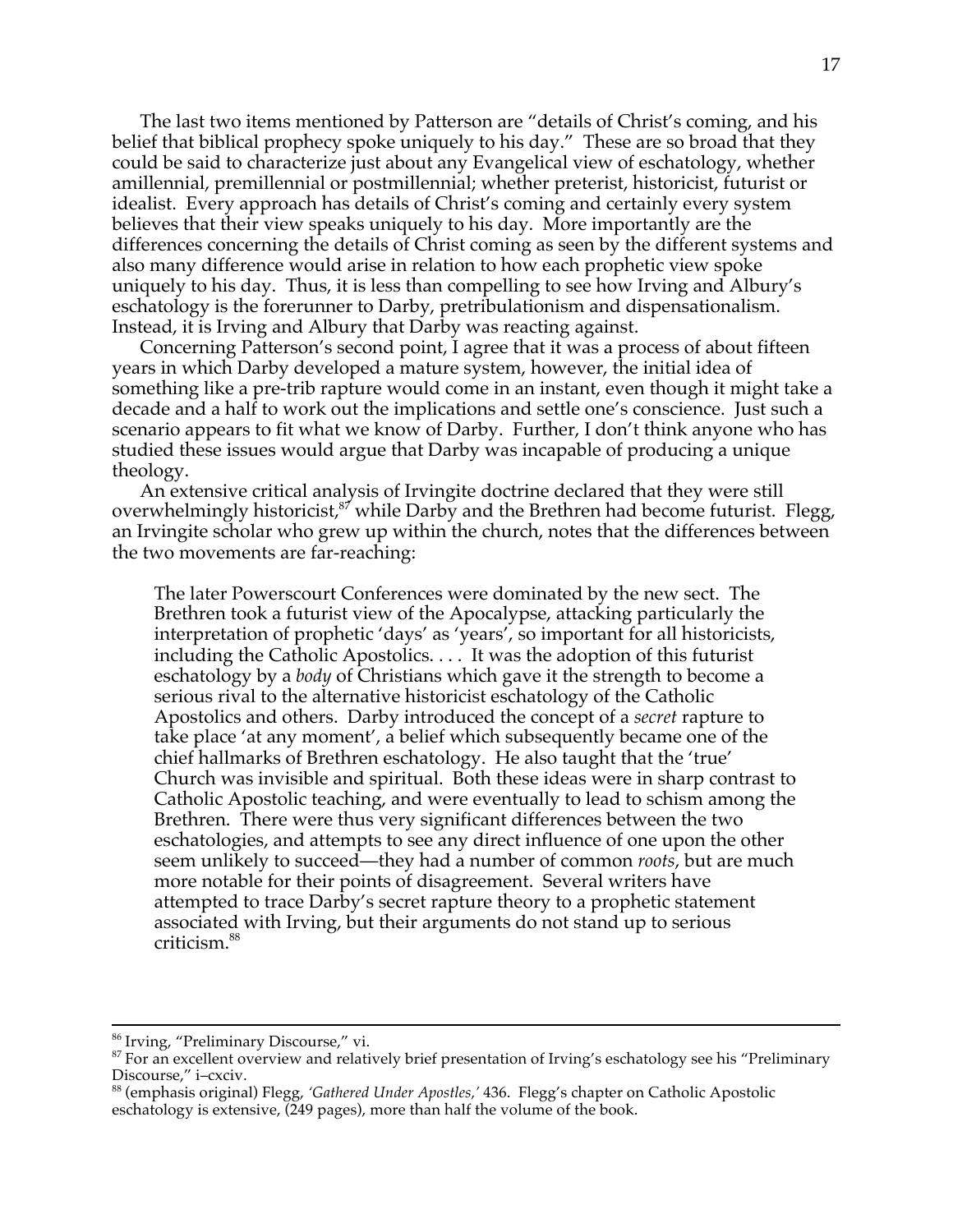When reading the full message of Irvingite eschatology it is clear that they were still very much locked into the historicist system which views the entire church age as the tribulation. After all, the major point in Irving's eschatology was that Babylon (false Christianity) was about to be destroyed and then the second coming would occur. Classic historicism! He also taught that the second coming was synonymous with the rapture.<sup>89</sup> Irving believed that it was the single return of the Lord that was getting near. This is hardly pretrib since Irving believed that the tribulation began at least 1,500 years earlier and he did not teach a separate rapture, followed by the tribulation, culminating in the second coming. Ernest Sandeen tells us:

Darby's view of the premillennial advent contrasted with that held by the historicist millenarian school in two ways. First, Darby taught that the second advent would be secret, an event sensible only to those who participated in it. . . . There were, in effect, two "second coming" in Darby's eschatology. The church is first taken from the earth secretly and then, at a later time, Christ returns in a public second advent as described in Matthew 24. . . .

Second, Darby taught that the secret rapture could occur at any moment. In fact, the secret rapture is also often referred to as the doctrine of the anymoment coming. Unlike the historicist millenarians, Darby taught that the prophetic timetable had been interrupted at the founding of the church and that the unfulfilled biblical prophecies must all wait upon the rapture of the church. . . . Darby avoided the pitfalls both of attempting to predict a time for Christ's second advent and of trying to make sense out of the contemporary alarms of European politics with the Revelation as the guidebook.<sup>90</sup>

Even though Irving and his Albury disciples spoke often about the translation of saints to heaven, they clearly did not hold to pre-trib rapture views. Flegg's definitive and fairly recent work on the Catholic Apostolic Church makes it clear "that the translation may not be simply a single event at the time of the first resurrection, but spread over a short period of time prior to it."<sup>91</sup> Doesn't this sound like pretribulationism? Flegg further explains what is meant:

This period of great tribulation was inevitable, but would be escaped by an elect body (those referred to by St. Paul in I Thess. 4:16–17) who would be resurrected by Christ or translated (caught up in the clouds) through the operation of the Holy Spirit at the beginning (morning) of the Second Advent. This was the *first resurrection*—the gathering of the "first-fruits", the resurrection from/out of the dead of which the New Testament spoke and which was indicated by the woman in travail (Apoc. 12:1–2). The Old Testament "saints" would participate in it, and both the resurrected and the translated would receive their resurrection bodies and remain standing with Christ upon Mount Zion. $92$ 

<sup>&</sup>lt;sup>89</sup> Edward Irving, "Signs of the Times in the Church," *The Morning Watch*, Vol. 2 (1830), 156.<br><sup>90</sup> Sandeen, *Roots of Fundamentalism*, 62–64.<br><sup>91</sup> Flegg, *'Gathered Under Apostles*,' 434.<br><sup>92</sup> Flegg, *'Gathered Under A*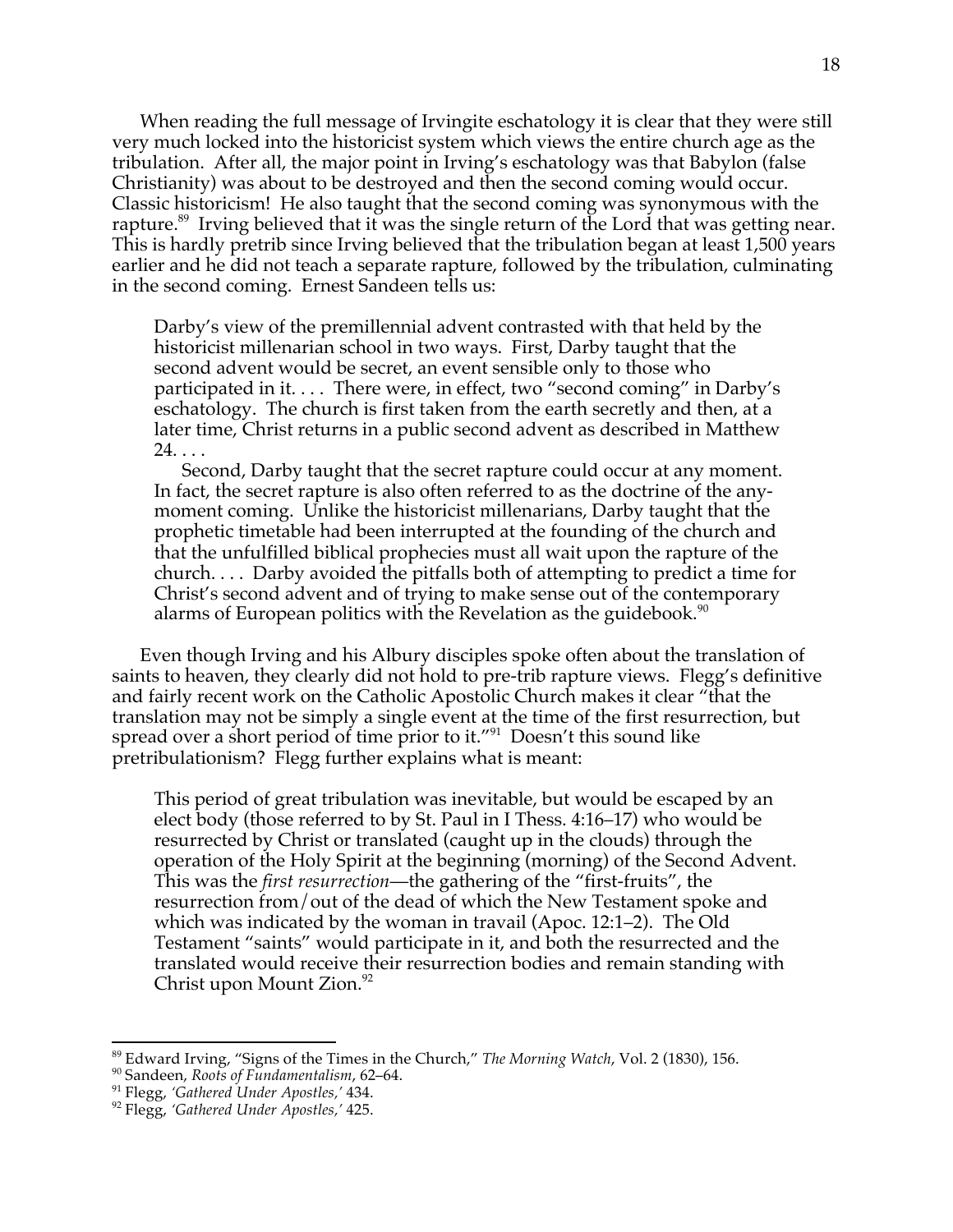We see from the above notation that the Irvingite rapture is part of the second coming. Thus, their doctrine teaches a brief interval between the rapture and the second advent, not a rapture followed by a multi-year tribulation and then a new event, the second coming. Patterson cites 74 examples of what he calls a "pretribulational rapture,<sup>"93</sup> however, after looking up each reference, it is better to view them as references to the second coming, as described above, that includes a translations of believers. This is not pretribulationism as taught by Darby, the Brethren or modern dispensationalist.

### **THE MARGARET MACDONALD VIEW**

This notion contends "that the popular Pre-Trib Rapture teaching of today was really instigated by a teenager in Scotland who lived in the early 1800's,"<sup>94</sup> who was connected with the broader Irvingite movement. "If Christians had known [this] all along," bemoans MacPherson concerning the historical beginnings of the pretribulational rapture, "the state of Christianity could have been vastly different today."95 He thinks this ignorance has been due not merely to a historical oversight, but rather to a well-orchestrated "cover-up" carefully managed by clever pretribulational leaders each step of the way.<sup>96</sup> MacPherson opines: "during the first 18 centuries of the Christian era, believers were never 'Rapture separaters' [sic]; they never separated the minor Rapture aspect of the Second Coming of Christ from the Second Coming itself."<sup>97</sup>

In 1983 MacPherson declared, "Fifteen years ago I knew nothing about Pre-Trib beginnings."98 He began his quest by writing to his father and received an answer that indicated a lack of consensus among scholars, "so I decided to do some research on my own."99 MacPherson's investigation gathered steam when he found a rare book in 1971 by Robert Norton, *The Restoration of Apostles and Prophets; In the Catholic Apostolic Church* (1861). "The important part in Norton's book," claimed MacPherson, "is a personal revelation that Margaret Macdonald had in the spring of 1830."<sup>100</sup> MacPherson uses this finding to project the notion that the doctrine of the pretribulational rapture is of demonic origin through a 15-year-old Scottish lassie.

Since the 1970s in America, it has become commonplace for writers of articles and books against pretribulationism to bring up some form of the argument that Darby commandeered key elements of his view from an Irvingite source. Marvin Rosenthal is typical of this approach, who wrote that the pre-trib rapture was of Satanic origin and unheard of before 1830. "To thwart the Lord's warning to His children, in 1830," contends Rosenthal, "Satan, the 'father of lies,' gave to a fifteen-year-old girl named Margaret McDonald a lengthy vision."<sup>101</sup> Many similar examples could be multiplied.

<sup>&</sup>lt;sup>93</sup> Patterson, "Designing," f.n. 87, 165.<br><sup>94</sup> MacPherson, *Hoax*, 7.<br><sup>95</sup> MacPherson, *Hoax*, 180.<br><sup>96</sup> The cover-up emphasis is greatly stressed in MacPherson's *The Incredible Cover Up* (Medford, OR: Omega Publications, 1975). Jim McKeever's forward compares the pretribulation cover-up to the Watergate cover-up that dominated political news in America in the 1970s. MacPherson even alleges that Dallas Seminary groomed and commissioned Hal Lindsey for the purpose of popularizing the

pretribulation rapture for the Jesus Movement in the early 1970s (pp. 131-32).<br><sup>97</sup> MacPherson, *Hoax*, 15.<br><sup>98</sup> MacPherson, *Hoax*, 47.<br><sup>99</sup> MacPherson, *Hoax*, 47.<br><sup>100</sup> MacPherson, *Hoax*, 47.<br><sup>101</sup> Marvin J. Rosenthal,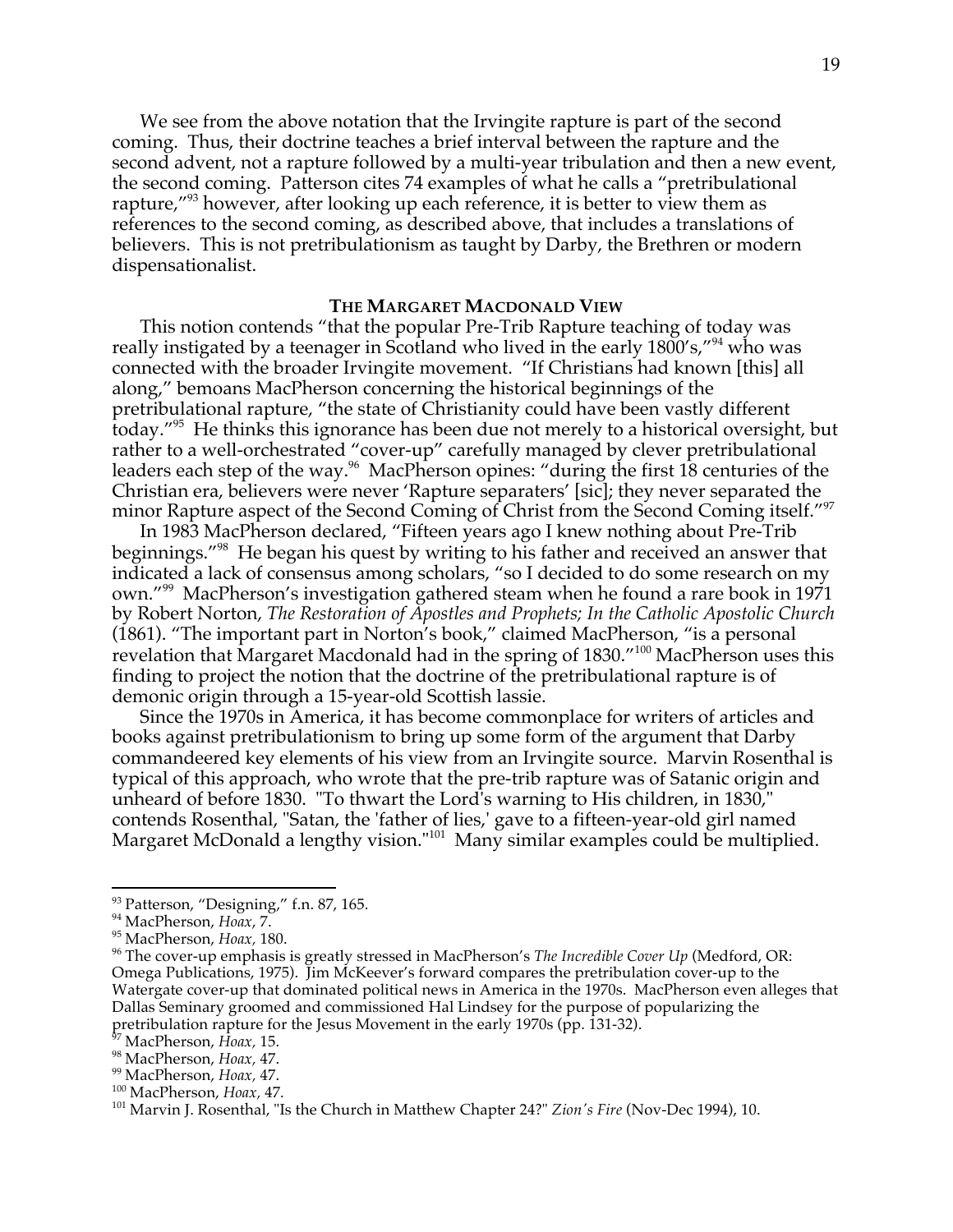## **MACPHERSON'S CLAIMS**

Irvingite Robert Norton included a handwritten account of Margaret Macdonald's "prophecy,"<sup>102</sup> which MacPherson says was the fountainhead for Darby's development of the pretribulational rapture doctrine.103 MacPherson does not say that Macdonald included a clear statement of the pretribulational rapture, but that she "separated the Rapture from the Second Coming before anyone else did."104 According to MacPherson, Darby pilfered this two-stage teaching from Macdonald and then developed it systematically, skillfully passing it off as the fruit of his personal Bible study.

Macdonald's so-called revelation that MacPherson cites to make his case revolves around two key phrases. "Margaret dramatically separated the *sign* of the Son of man from the *coming* of the Son of man,"105 declares MacPherson, based on her phrase, "now look out for the sign of the Son of man."106 MacPherson argues that "she equated the *sign* with the Rapture—a Rapture that would occur *before* the revealing of Antichrist."107 He bases this on her statement, "I saw it was just the Lord himself descending from Heaven with a shout, just the glorified man, even Jesus."<sup>108</sup>

#### **MACPHERSON'S ERRORS**

MacPherson makes two major errors in his attempt to argue that Macdonald originated the basis for the pretribulation rapture. First, it is highly doubtful that the Macdonald "prophecy" refers to a two-stage coming of Christ, as MacPherson advocates. Therefore it would be impossible for this source to be the basis for a new idea if it did not contain those elements. Timothy Stunt tells us "that the text of Margaret Macdonald's prophecy (published by Robert Norton, in 1840) is so very confused that it hardly provides a basis for constructing a coherent eschatology and there is no evidence that this particular prophecy was characteristic of all her utterances."109 MacPherson has misinterpreted Macdonald's words by equating her use of "sign" with a rapture. Rather, she is saying that only those who are spiritual will see the secret *sign* of the Son of Man that will precede the single, posttribulational second coming of Christ. In other words only those who have the light of the Holy Spirit within them will know when the Second Coming will take place because this spiritual enlightenment will enable them to have the spiritual perception to see the secret sign (not the secret rapture). These are her own words as recorded by Norton:

<sup>&</sup>lt;sup>102</sup> Macdonald's revelation was first published in a book by physician Robert Norton, who later married Margaret, *Memoirs of James & George Macdonald, of Port Glasgow,* (London: John F. Shaw, 1840), 171–76. Norton published the account again in *The Restoration of Apostles and Prophets; In the Catholic Apostolic Church* (London: Bosworth & Harrison, 1861), 15-18. The two versions have some significant differences. Norton's *Memoirs* version is longer than the later *Restoration* version. The earlier version has at least 19 instances where the account adds a significant amount of words not found in the more economical later edition of Margaret Macdonald's utterance. Dave MacPherson records a compilation of both versions in The Rapture Plot, 249-52.

<sup>&</sup>lt;sup>103</sup> MacPherson, *Hoax*, 50–57.<br><sup>104</sup> MacPherson, *Hoax*, 121.<br><sup>105</sup> MacPherson, *Hoax*, 128.<br><sup>106</sup> MacPherson, *Hoax*, 125.<br><sup>107</sup> MacPherson, *Hoax*, 129.<br><sup>108</sup> MacPherson, *Hoax*, 126.<br><sup>109</sup> Timothy C. F. Stunt, "The Tr *Historians Network Review* (Vol.2, No. 2; Autumn 2003), 93.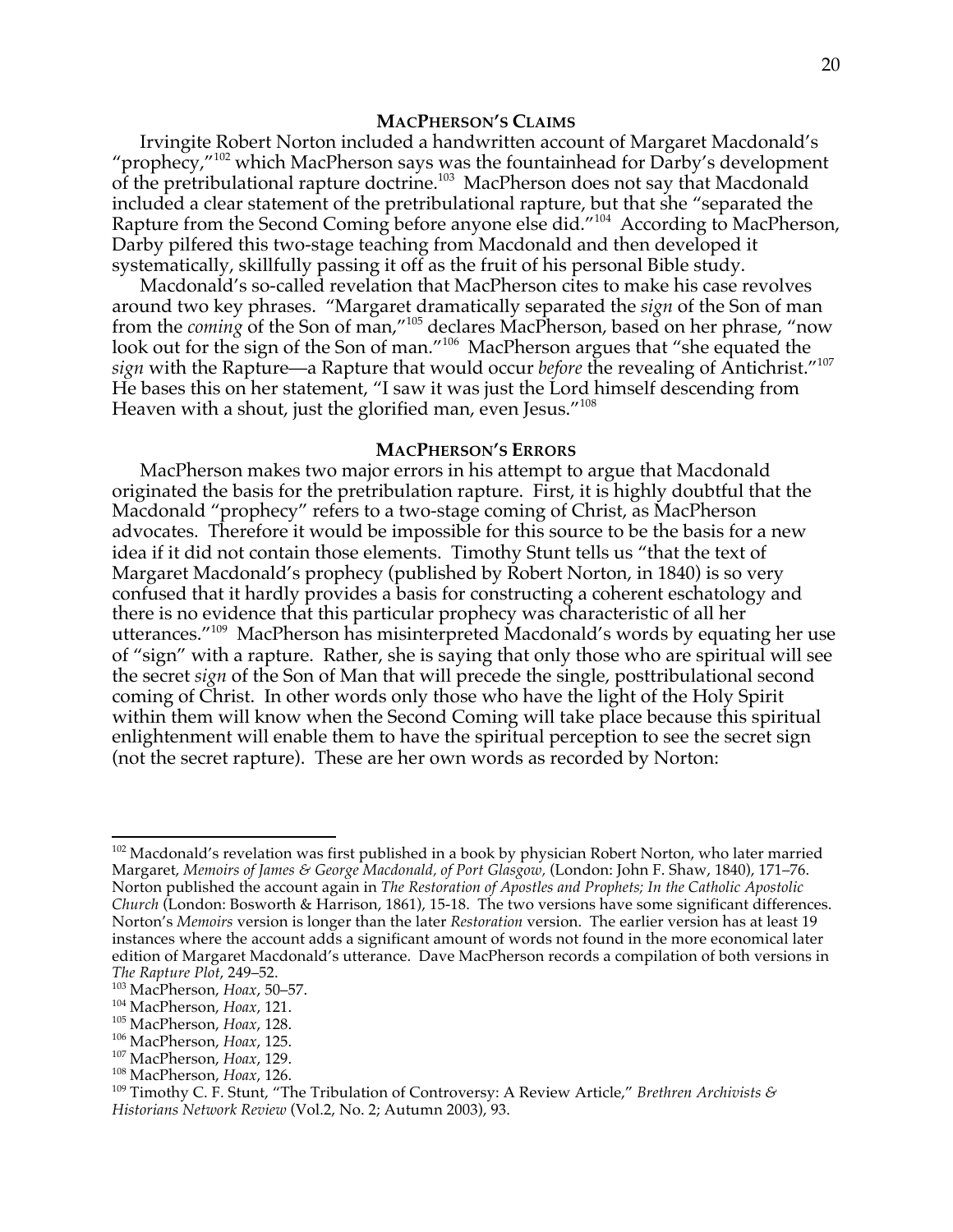. . . all must, as Stephen was, be filled with the Holy Ghost, that they might look up, and see the brightness of the Father's glory. I saw the error to be, that men think that it will be something seen by the natural eye; but 'tis spiritual discernment that is needed, the eye of God in his people. . . . Only those who have the light of God within them will see the sign of his Appearance. No need to follow them who say, see here, or see there, for his day shall be as the lightning to those in whom the living Christ is. 'Tis Christ in us that will lift us up—he is the light—'tis only those that are alive in him that will be caught up to meet him in the air. I saw that we must be in the Spirit, that we might see spiritual things. John was in the Spirit, when he saw a throne set in Heaven. . . . it is not knowledge *about* God that it contains, but it is in entering into God— . . . I felt that those who were filled with the Spirit could see spiritual things, and feel walking in the midst of them, while those who had not the Spirit could see nothing.<sup>110</sup>

Macdonald is clearly concerned with spiritual insight for several reasons: (1) Stephen *saw* into heaven; he was not raptured or taken to heaven. (2) The sign will be seen only by the spiritually enlightened. It will not be a natural or physical sign, but one perceived by "spiritual discernment." (3) She is discussing "the sign of his appearance," not His actual appearance. (4) Once a person has been so enlightened, he will not need direction from others. He will be guided directly by "the living Christ." (5) The emphasis is on seeing: "John was in the Spirit, when he *saw*," "those who were filled with the Spirit could *see*." D. H. Kromminga observes that Macdonald's "prophecies made it plain that the return of the Lord depended upon the proper spiritual preparation of His Church."<sup>111</sup>

John Bray agrees that Macdonald was teaching a single coming, not a two-staged event. "The only thing new in her revelation itself seems to be that of just Spirit-filled Christians being caught up at the second coming of Christ following heavy trials and tribulation by the Antichrist."112 In other words Macdonald seems to have been teaching a *posttribulational, partial rapture*. Bray further explains:

It seems to me that Margaret MacDonald was saying that Christians WILL face the temptation of the false Christ (antichrist) and be in "*an awfully dangerous situation*," and that only the Spirit IN US will enable us to be kept from being deceived; and that as the Spirit works, so will the antichrist; but the pouring out of the Spirit will "*fit us to enter into the marriage supper of the Lamb*," and those filled with the Spirit would be taken while the others would be left. . . . Margaret MacDonald did teach a partial rapture, of course, but this did not necessarily mean that the teaching included a tribulation period FOLLOWING THAT for the other Christians. . . . It would not be right to take for granted that Margaret MacDonald believed in a tribulation period following the appearing of Christ unless she had definitely said so.  $113$ 

<sup>&</sup>lt;sup>110</sup> (emphasis original) Norton, *Memoirs*, 172–7<br><sup>111</sup> D. H. Kromminga, *The Millennium in the Church: Studies in the History of Christian Chiliasm* (Grand Rapids: Wm. B. Eerdmans Publishing Co., 1945), 250.<br><sup>112</sup> John L. Bray, *The Origin of the Pre-Tribulation Rapture Teaching* (Lakeland, Fl.: John L. Bray Ministry,

n.d.), 21-22. <sup>113</sup> (emphasis original) Bray, *Origin*, 20-21.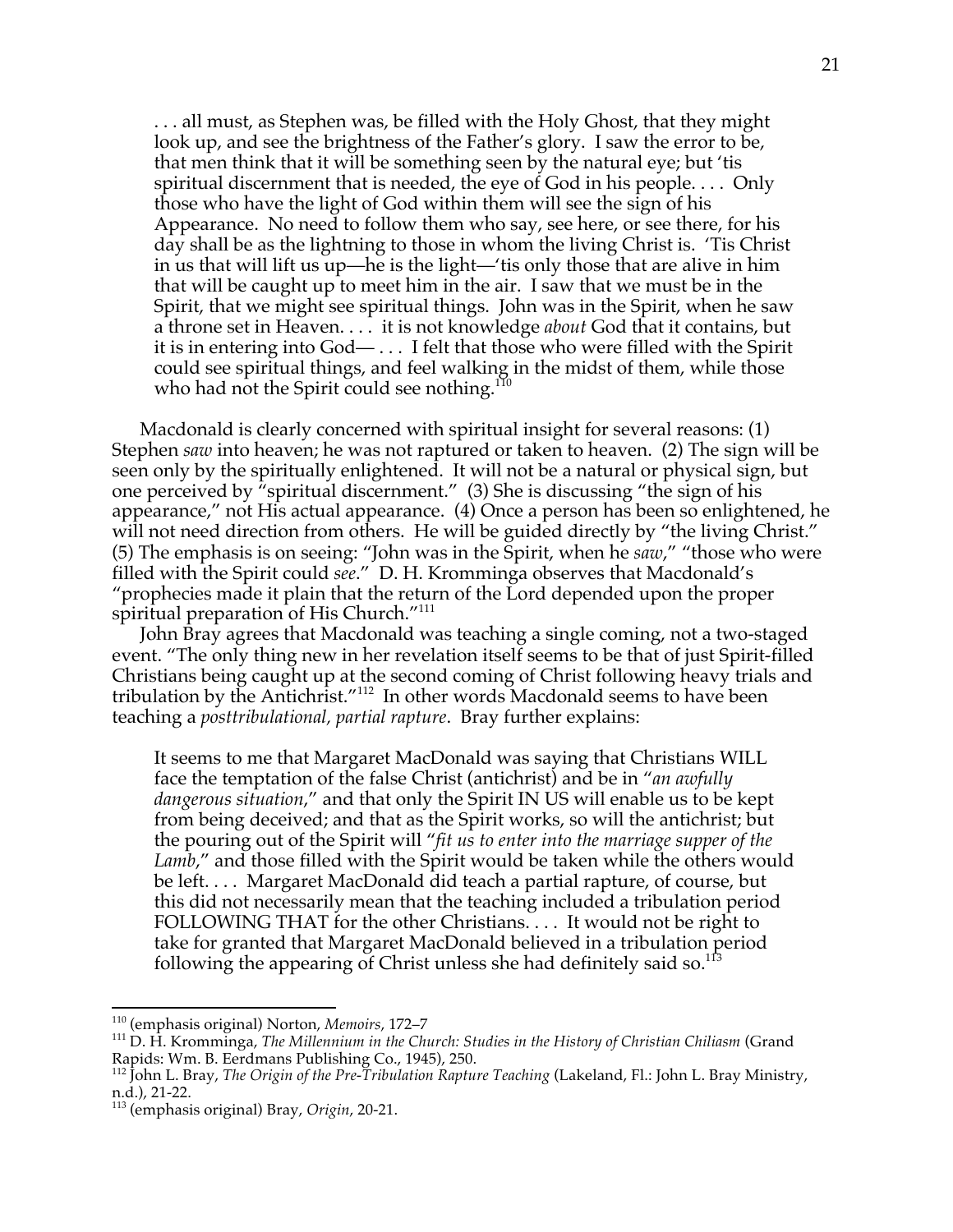Another point MacPherson makes to support his opinion is that "Macdonald was the first person to teach a coming of Christ that would precede the days of Antichrist."<sup>114</sup> This would mean, according to MacPherson, that Macdonald had to be teaching a two-stage coming. However, it is highly questionable, as already noted, that Macdonald was referring to the rapture, as MacPherson insists. Also Macdonald was still a historicist; she believed the church was already in the tribulation and had been for hundreds of years. Therefore the Antichrist was to be soon revealed, but before the second coming. She said believers need spiritual sight so they will not be deceived. Otherwise, why would believers, including herself, need to be filled with the Spirit to escape the deception that will accompany "the fiery trial which is to try us," associated with the Antichrist's arrival? Further, she certainly includes herself as one who needs this special ministry of the Holy Spirit, as can be seen from this passage from her "revelation."

. . . now shall the awful sight of a false Christ be seen on this earth, and nothing but the living Christ in us can detect this awful attempt of the enemy to deceive. . . . The Spirit must and will be purged out on the church, that she may be purified and filled with God. . . . There will be outward trial too, but 'tis principally temptation. It is brought on by the outpouring of the Spirit, and will just increase in proportion as the Spirit is poured out. The trial of the Church is from the Antichrist. It is by being filled with the Spirit that we shall be kept. I frequently said, Oh be filled with the Spirit—have the light of God in you, that you may detect satan—be full of eyes within—be clay in the hands of the potter—submit to be filled, filled with God. . . . This is what we are at present made to pray much for, that speedily we may all be made ready to meet our Lord in the air—and it will be. Jesus wants his bride. His desire is toward us.<sup>115</sup>

Charles Ryrie also notes a further misunderstanding of Macdonald's prophecy":

She saw the church ("us") being purged by Antichrist. MacPherson reads this as meaning the church will be raptured before Antichrist, ignoring the "us". In reality, she saw the church enduring Antichrist's persecution of the Tribulation days.<sup>116</sup>

Macdonald, then, was a posttribulationist. She believed the church would go through the Tribulation. This is hardly the beginnings of pretribulationism! John Walvoord observes,

Readers of MacPherson's *Incredible Cover-Up* will undoubtedly be impressed by the many long quotations, most of which are only window dressing for what he is trying to prove. When it gets down to the point of proving that

<sup>&</sup>lt;sup>114</sup> MacPherson, *Cover-Up*, 155-56.<br><sup>115</sup> Norton, *Memoirs*, 174–76.<br><sup>116</sup> Charles Ryrie, *What You Should Know about the Rapture* (Chicago: Moody Press, 1981), 71.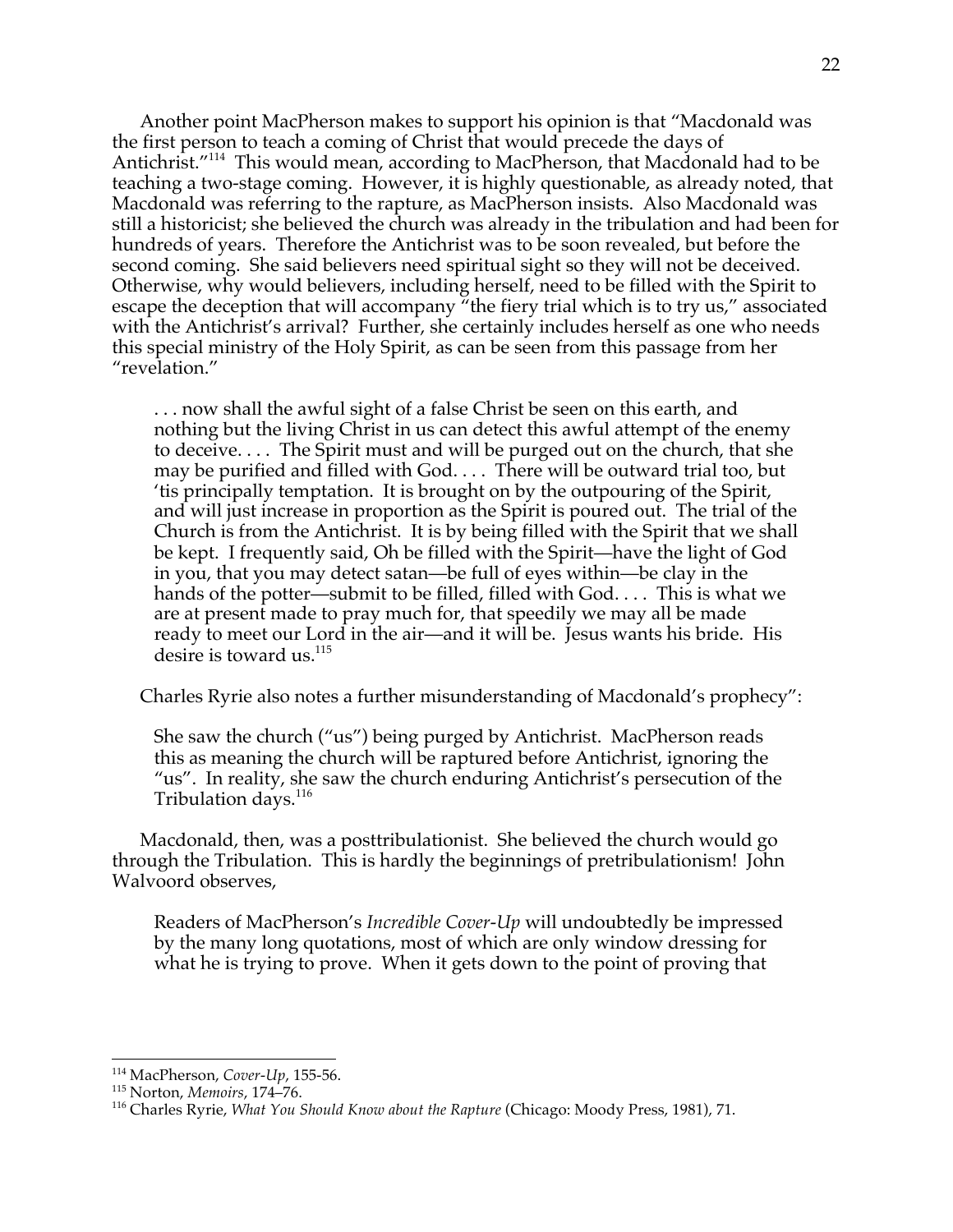either MacDonald or Irving was pretribulationist, the evidence gets very muddy. The quotations MacPherson cites do not support his conclusions.<sup>117</sup>

### Stunt also notes,

that none of the contemporary witnesses of the Clydeside utterance made any mention of Margaret Macdonald proclaiming a new doctrine. In fact it is only with some difficulty that one can identify what MacPherson calls her "pretribulationist" teaching in the transcript of 1840, and when in 1861 Norton quoted from her prophecy he omitted the passage which referred to "the fiery trial" which "will be for the purging and purifying of the real members of the body of Jesus"—a passage which clearly assumes that Christians will go through the tribulation.<sup>118</sup>

Second, in spite of MacPherson's great amount of research and writing he has yet to produce hard evidence that Darby was influenced by Macdonald's utterances, regardless of what they meant. MacPherson only assumes the connection. Throughout MacPherson's writings, he keeps presenting information about issues, developments, and beliefs from Great Britain during the early 1800s, apparently thinking that he is adding proof for his thesis that "the popular Pre-Trib Rapture teaching of today was really instigated by a teenager in Scotland who lived in the early 1800's."119 Much of the information is helpful and interesting, but does not provide actual evidence for his thesis. Even if Darby developed the doctrine of the pretribulational rapture after Macdonald's utterance, specific proof would be needed to make a link between Macdonald and Darby. Instead MacPherson only offers speculative guesses about how Darby used his training for the law profession to manipulate Christians by hiding the supposed true origins of his teaching on the rapture.

### **CONCLUSION**

While Irving and the Albury group had a few eschatological ideas that were unique, a belief in the pretrib rapture was not one of those aspects. It is impossible for one to follow the historicist approach and also believe that the rapture will occur before the tribulation, since historicists believe that the tribulation began hundreds of years ago. It is also true that Irvingites spoke of a soon coming of Christ to translate believers to heaven, but this view was part of their second coming belief that they could have derived from Manuel Lacunza's writings,<sup>120</sup> which were not the product of futurism at that point. Such a view has similar elements as seen in Robert Gundry's version of posttribulationism. Gundry holds that there will be a rapture or catching up to meet the Lord in the air "to form a welcoming party that will escort the Lord on the last leg of his descent to earth."<sup>121</sup>

On the other hand, Darby most likely thought of and then developed the idea of pretribulationism in the process of shifting to futurism. Paul Wilkinson notes, "that

<sup>&</sup>lt;sup>117</sup> John F. Walvoord, *The Blessed Hope and the Tribulation* (Grand Rapids: Zondervan Publishing House, 1979), 44.

<sup>&</sup>lt;sup>118</sup> Stunt, "Controversy," 93.<br><sup>119</sup> MacPherson, *Hoax*, 7.<br><sup>120</sup> Manuel Lacunza, also known as Juan Josafat Ben-Ezra, *The Coming of Messiah,* 99–101; 214–17; 248–51; 266–67. <sup>121</sup> Bob Gundry, *First the Antichrist* (Grand Rapids: Baker Books, 1997), 109.